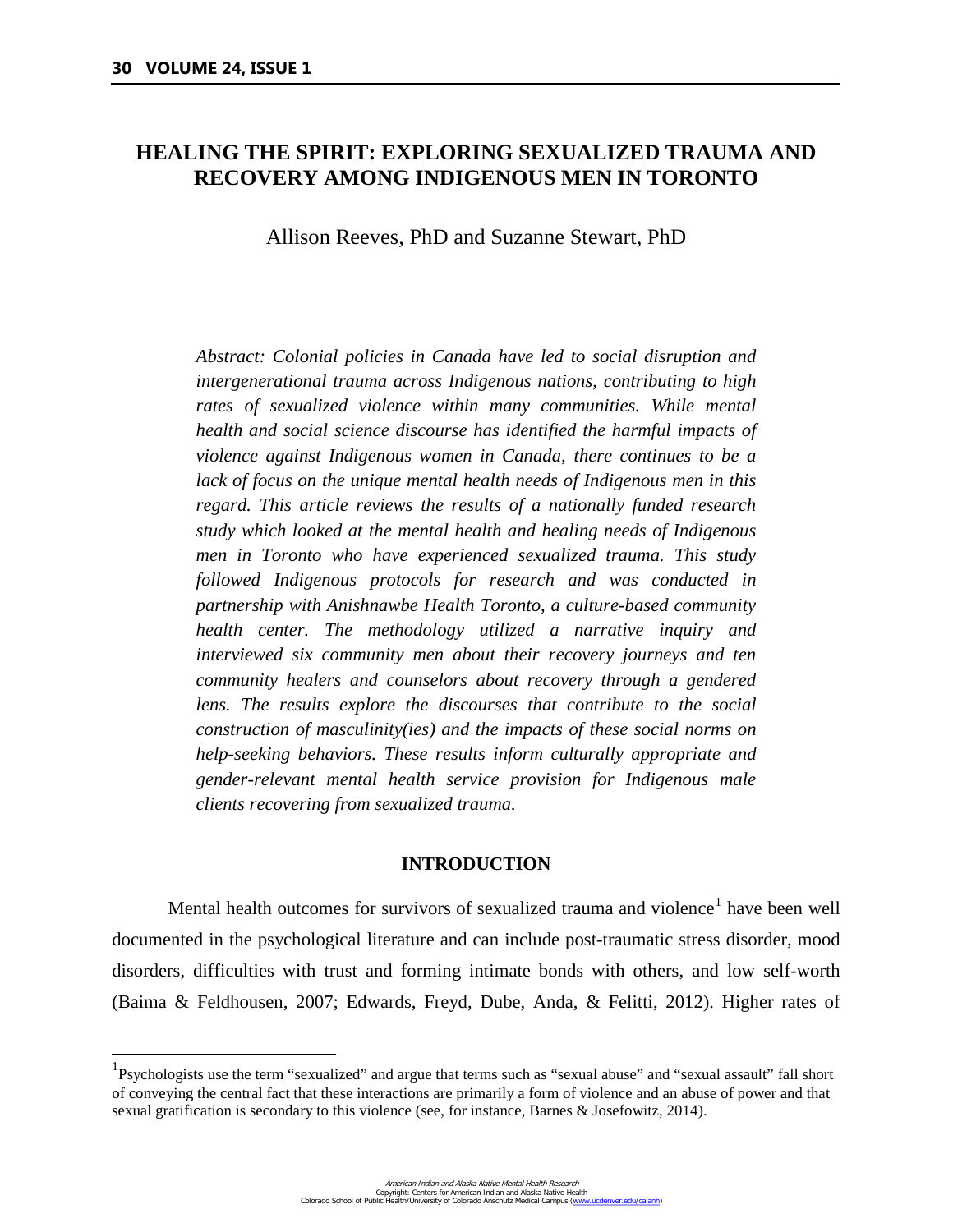sexualized violence within some Indigenous communities have been identified as an outcome of intergenerational trauma due to colonization (Pearce et al., 2008). However, Western mental health services typically lack an Indigenous worldview and, therefore, risk being incomplete or even inappropriate for Indigenous clients (Stewart, 2008; Vicary & Bishop, 2005).

## **Context of Historical Trauma for Indigenous Men**

l

Trends related to sexualized trauma in Indigenous communities must be understood through a historical lens that takes into account colonial policies, such as residential schooling and widespread adoption of Indigenous children into non-Indigenous families, which led to cultural disruption, social issues, and intergenerational trauma (Aboriginal Healing Foundation, 2010; Hylton, 2006; Kirmayer et al., 2007). Intergenerational trauma is a result of colonial policies that have disrupted cultural and social practices. For instance, Kirmayer et al. (2007) reviewed the transgenerational effects of residential schooling, including loss of cultural knowledge, language, and tradition; disruption of family and kinship networks; models of parenting and child rearing based on institutional experiences; repetition of physical and sexualized abuse; the undermining of individual and collective identity and self-esteem; and individual and collective disempowerment.

A qualitative study of First Nations men's health<sup>[2](#page-1-0)</sup> and well-being found that "colonization took away men's roles as providers and protectors, and racism often prevented men from getting jobs or developing businesses that would allow them to be self-supporting" (Mussell, 2005, p. 36). Another qualitative study among Mi'kmaq men in New Brunswick explored the impacts of colonization on Mi'kmaq men's traditional masculinity practices, which included business, trade, governing, protecting the community, and working alongside family members in egalitarian relationships (Getty, 2013). Due to Euro-Western colonizers eroding Mi'kmaq land rights, men lost access to their land-based economies and were eventually labeled "lazy" by the colonizers (Getty, 2013). Additionally, loss of spiritual practices and political roles and the experience of racism and abuse in institutional settings such as residential schooling, led to trauma, anger, and marginalization among Mi'kmaq men (Getty, 2013). Given these health

<span id="page-1-0"></span><sup>&</sup>lt;sup>2</sup> Given the wide diversity between and within Indigenous communities in Canada, any discussion on "Indigenous" men's health" is problematic in its implied uniformity. We acknowledge past and present diversity among Indigenous men and take a 'purposeful universalization' approach (Wesley-Esquimaux & Smolewski, 2004, p.10) to recognize shared characteristics of historical trauma to Indigenous communities.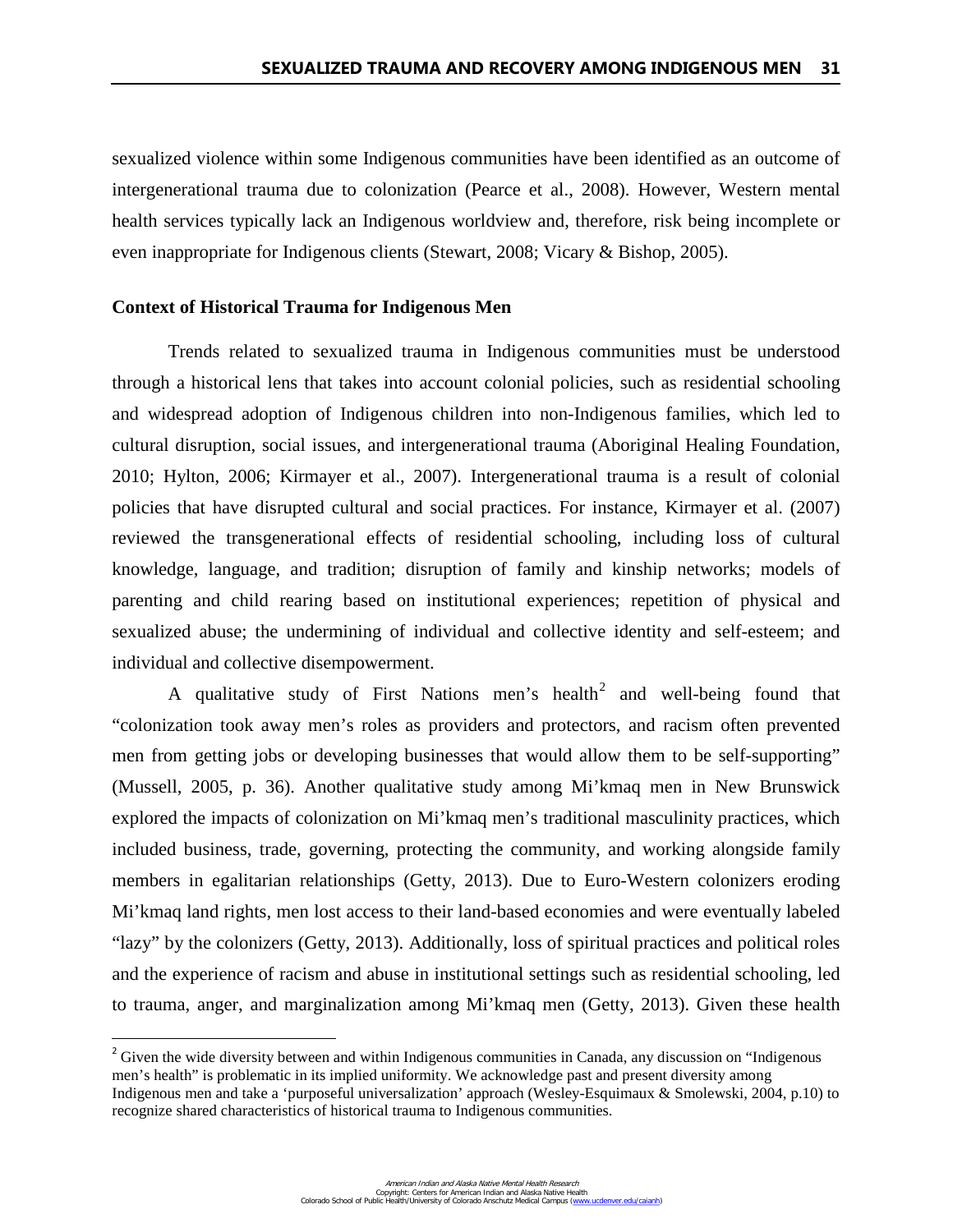and social outcomes of colonization, it is important to consider Indigenous men's gender roles in both historical and contemporary contexts, if they are to undergo individual and community healing (Kirmayer et al., 2007).

## **Context of Gender Constructions for Men**

*Hegemonic masculinity* is a term that refers to an idealized notion of masculinity within a particular cultural context and time period. Currently, Euro-Western cultures dictate dominant notions of masculinity within a North American context through imperialism, Judeo-Christian influences, capitalism, and modern media and mass communication (Connell, 1993). Hegemonic masculinity includes themes of independence, self-reliance, stoicism, heteronormitivity, strength, invulnerability, risk taking, financial success and power, and high desire for sex (Addis & Mahalik, 2003; Courtenay, 2000; Riska, 2002; Schofield, Connell, Walker, Wood, & Butland, 2000).

Performances of gender can vary by social class, sexual orientation, level of education, ethnicity, and other markers of social location (Messner, 1998; Numer, 2009). Within the context of hegemonic masculinity, marginalized men often take on more risky behavior to compensate for their subordinated status (Courtenay, 2000, 2003). In this sense, Indigenous men in Canada may be at increased risk for health and social issues due to contemporary gender norms (Schofield et al., 2000). Further, Indigenous men who have survived sexualized trauma may hesitate to pursue mental health treatment due to contemporary gender norms that enforce invulnerability, stoicism, and other norms of masculinity that can interfere with help-seeking behavior.

Indigenous men's experiences of normative masculinities have a complicated history. Prior to colonization, diverse Indigenous nations across North America had multiple expressions of masculinity that were dynamic and evolving (Duran, Duran, & Yellow Horse Brave Heart, 1998). Depending on the social structure of each community, men occupied various social roles (some were women-centered, some egalitarian, and others male-centered; Allen, 1992). Men were providers through hunting, warriors who protected communities, medicine people and spiritualists, active participants in trade and politics, and parents who mentored the next generation (Alfred & Lowe, 2005; Allen, 1992; Paul, 2000). Varied roles, from warrior-hunters to caretakers, allowed a range of gender expression for men; however, these roles and gender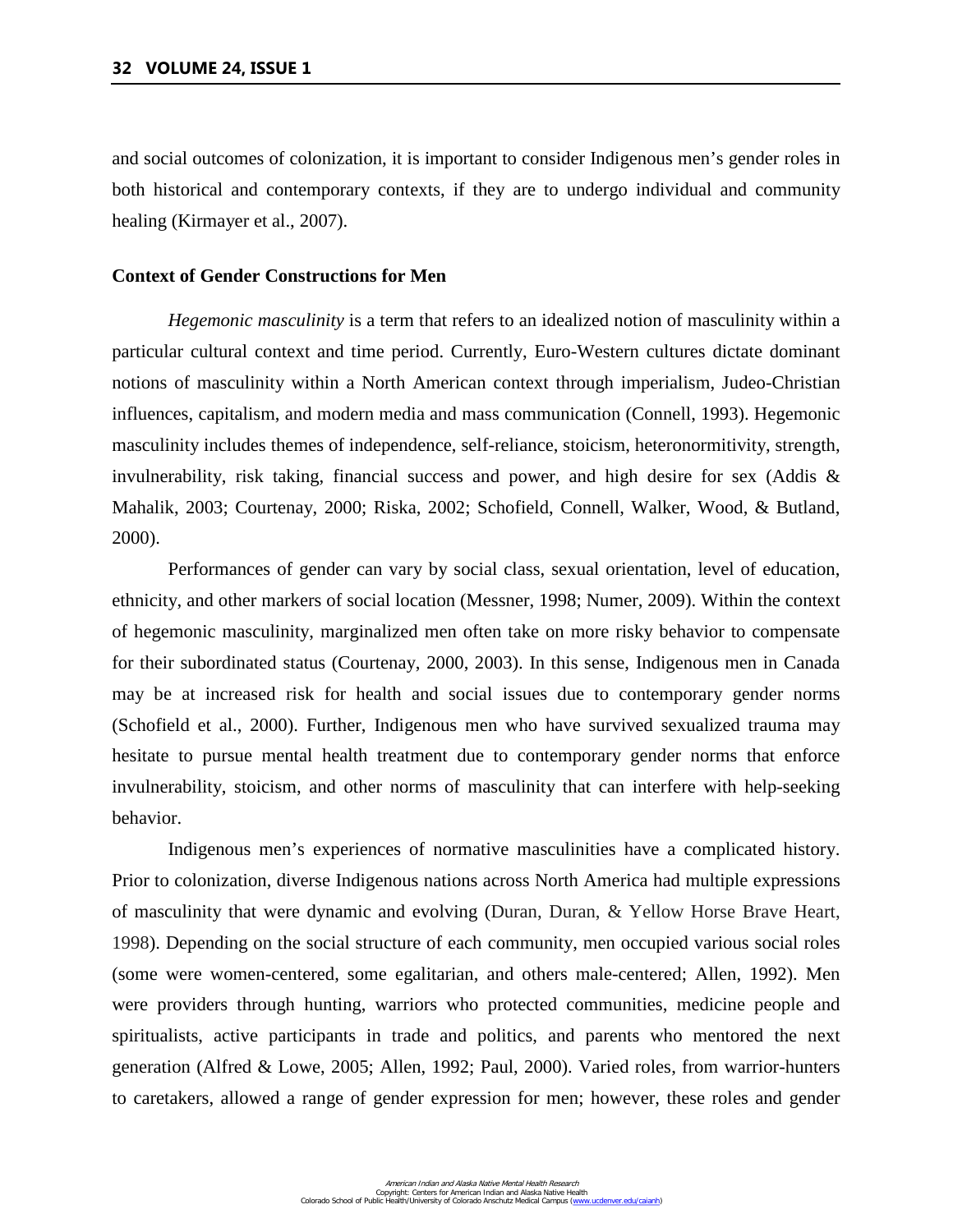norms were destabilized by the hegemonic masculine norms of the Euro-Western colonizer (Mussell, 2005).

Euro-Western ways of socialization, including gender norms, undermine traditional values in many Indigenous cultures related to cooperation, empathy, nurturing, gender equity, and mutual respect (Mussell, 2005; Sneider, 2015). Morgensen (2015) writes that traditional Indigenous masculinities were delegitimized through colonial tools of racism, and Sneider (2015) argues that principles of equanimity between genders threatened patriarchy and European gender dynamics. Due to colonization and assimilation, traditional gender norms for Indigenous men that would have promoted a healing and caring ethic became less available, replaced by stereotypes that position men as, for example, "bloodthirsty warriors" or "drunken absentees" (McKegney, as cited in Sneider, 2015, p. 71) and that place them in what Mussel refers to as a "gender straightjacket" (2005, p. 37), which limits emotional expression.

## **Impacts of Sexualized Assault on Masculinities**

Although a growing body of research in Canada looking at intergenerational effects of colonial trauma exists, there is a paucity of research looking at mental health outcomes for Indigenous men who are survivors of sexualized assault specifically. Empirical studies looking at mental health outcomes among men in the general population who are survivors of childhood sexualized assault and adult sexualized assault indicate that these men experience post-traumatic stress, depression, anxiety disorders, anger and hostility, substance use issues, risky sexual behaviors, damaged self-image and self-esteem, issues in relationships, and suicidal ideation and attempts (Aosved, Long, & Voller, 2011; Easton, 2013; Turchik, 2012; Walker, Archer, & Davies, 2005). Although the rate of sexual victimization among men is lower than among women (Tewksbury, 2007), a national study in the U.S. found that male survivors reported higher levels of distress than female survivors on eight of the ten scales on the Trauma Symptom Inventory (Elliott, Mok, & Briere, 2004). Researchers note that male sexualized assault is severely underreported (Tewksbury, 2007) and reluctance to discuss traumatic experiences can often increase distress (Easton, 2013).

Cultural rape myths state that men should be able to stop rape, that men cannot be forced into sex, and that men who are raped are less masculine or are gay (Chapleau, Oswald, & Russell, 2008; Davies, 2002). These false beliefs can create additional shame, guilt, and self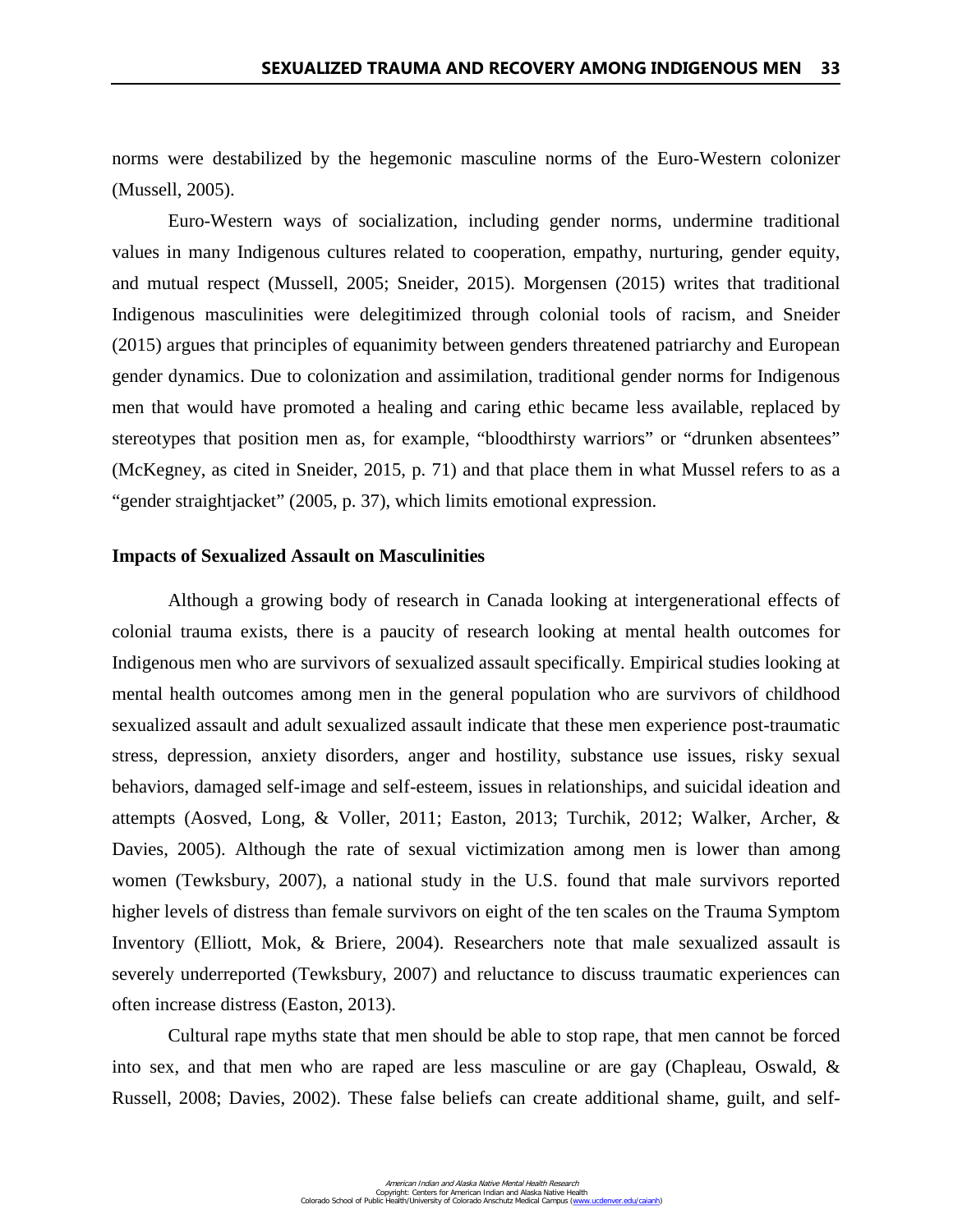blame among survivors and can contribute to a reluctance to discuss their experience, to delayed disclosure, and to avoidance coping strategies such as self-medicating with substances (Easton, 2013; Turchik, 2012; Walker et al., 2005). Confusion around one's masculinity due to a perceived violation of normative gender roles (Elliot et al., 2004) can lead to further psychological distress among survivors (Tewksbury, 2007).

It is clear from this discourse of gender construction and colonial trauma that Indigenous survivors experience multiple disadvantages in this regard. Through the colonial process, normative masculinities have restricted gender roles and range of emotional expression among Indigenous men and have created barriers to seeking help. This has occurred alongside the increase in multiple, intersecting traumas in the lives of Indigenous men, including loss of culture, compromised community roles, and sexualized violence. In his report, Mussel (2005) states that while many First Nations men have suffered sexualized abuse and trauma, few have sought mental health supports, and, as a result, they continue to have unresolved grief and personal issues. Abused children who have not yet healed as adults often enter into cycles of violence and become perpetrators themselves (Aboriginal Healing Foundation, 2010); it is therefore imperative that healing solutions are identified for wounded men.

#### **RESEARCH STUDY**

A previous study carried out by these authors looked at whether Indigenous mental health and healing services were culturally appropriate alternatives for Indigenous women who had experienced sexualized trauma. The study identified that Indigenous clients are less likely to use services that are not culturally adapted to their understandings of healing (Reeves & Stewart, 2015). Participants in the study cited that helpful aspects of mental health services were positive identity work through connection with Indigenous cultures' wisdom teachings and spirituality as well as integrative practices that included Western psychotherapy. However, mental health workers noted a lack of focus on, and open discussion about, the unique healing needs of Indigenous men. The current project (conducted with the same research partner) aims to address this gap, both at an organizational level and in the Indigenous psychology literature.

The major focus of this project was to explore the research question: Within the context of sexualized trauma and recovery, what makes Indigenous men's mental health unique? In this study, we collected and explored discourses on the social construction of masculinity(ies) and the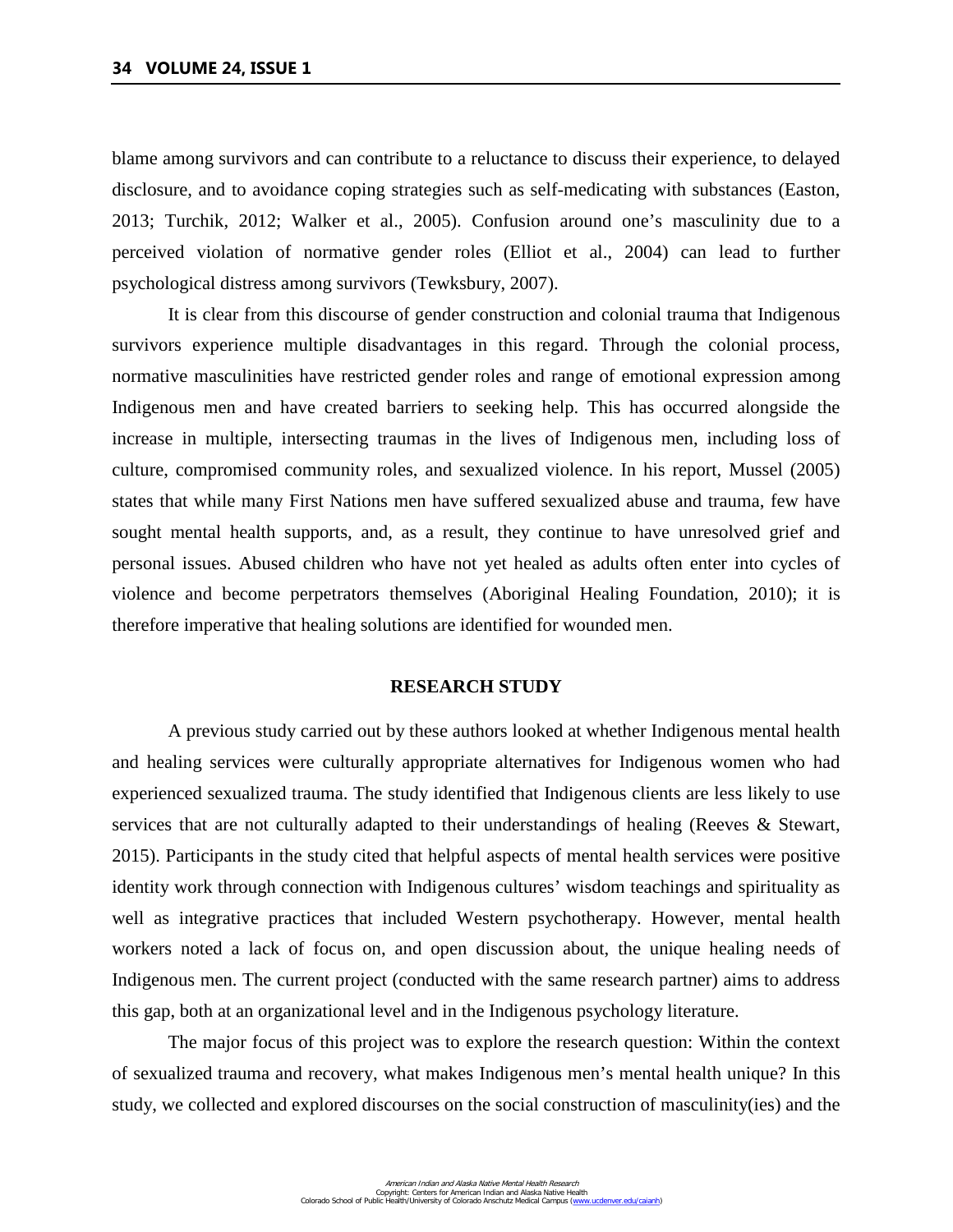impacts of these social norms on help-seeking behaviors and mental health outcomes among Indigenous men who have experienced sexualized traumas. Results from this investigation seek to inform culturally appropriate and "gender-relevant" (Schofield et al., 2000, p. 254) mental health service provision for clients like these.

#### **METHODS**

This study employed a narrative inquiry, which utilizes participant storytelling in data collection (Pinnegar & Daynes, 2007), allowing community men to share their stories of recovery from sexualized trauma and allowing counselors and healers to describe Indigenous healing through a gendered lens. Narrative inquiry is considered to be a culturally appropriate methodology in an Indigenous context (Barton, 2004; Stewart, 2008) because it validates participant stories that have historically been made silent and invisible by dominant culture, and it emphasizes and recognizes historical pain and Indigenous epistemologies (Benham, 2007; Dunbar, 2008). Narrative methods have also been noted to be potentially therapeutic for participants, as the telling of one's story facilitates self-discovery, especially around memory, reassessment, resilience, justification, and embracing the self (Riessman & Speedy, 2007). The project was decolonizing in its intent (Tuhiwai Smith, 1999) as it sought to honor Indigenous knowledge and epistemologies, promote community healing using Indigenous methods, and frame client mental health issues as belonging to larger structural inequities (Benham, 2007).

## **Setting and Participants**

This study was carried out in partnership with Anishnawbe Health Toronto (AHT), a culture-based, multi-service health center that has been serving the diverse Indigenous community in Toronto since 1989. AHT's mental health services are provided by an integrated team of Indigenous elders, healers, and counsellors, as well as Western-trained social workers, counsellors, psychiatrists, and psychologists. The research questions were raised by AHT, and the research was approved by the staff and the board of directors and took place under the guidance of the executive director at AHT, who received ongoing project updates.

Two groups of participants were interviewed for the study. The first group consisted of AHT mental health frontline workers who regularly treat men that are recovering from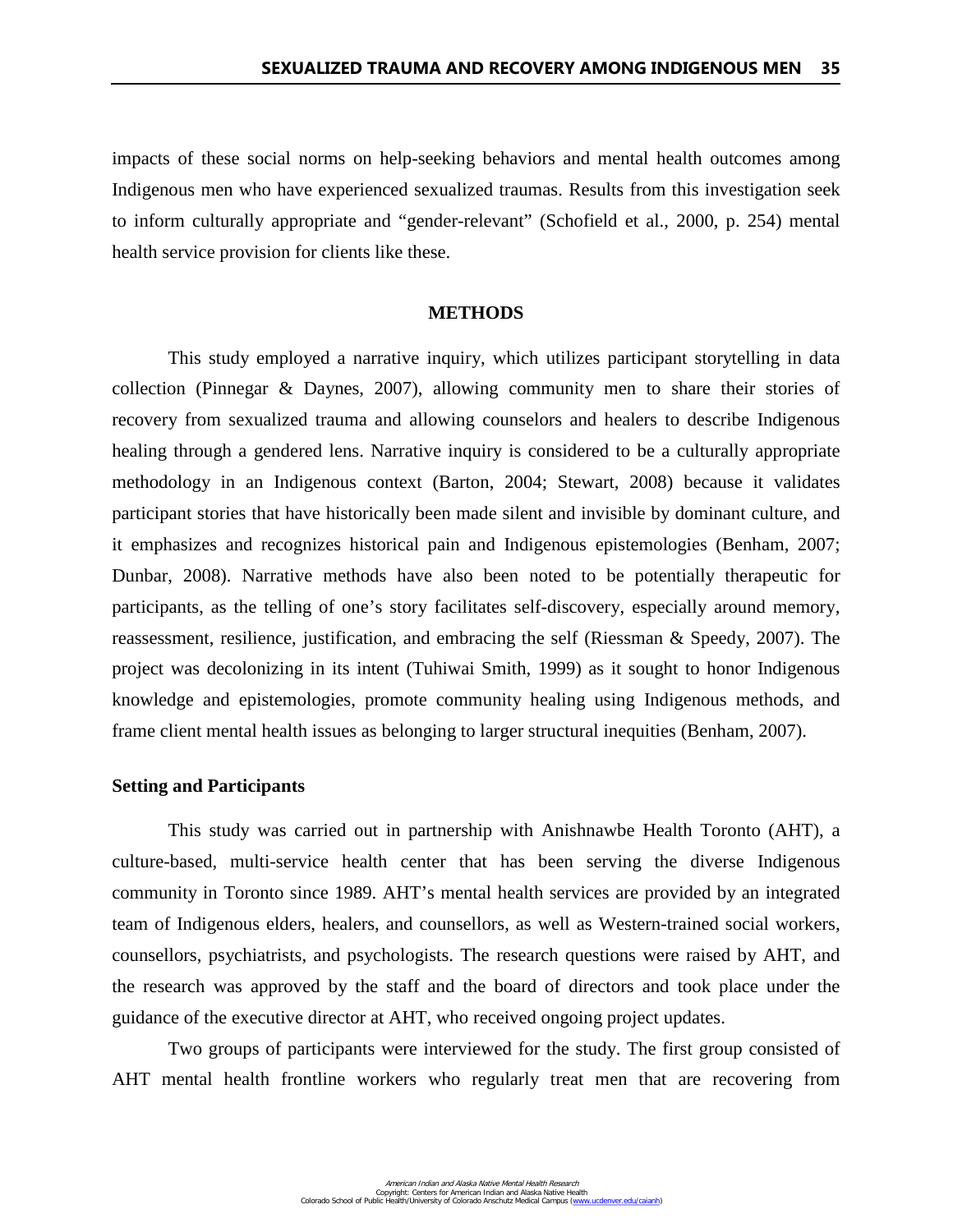sexualized trauma. Ten staff members participated, including four women, five men, and one two-spirit person.[3](#page-6-0) All identified as having Indigenous ancestry, and all were traditional Indigenous counselors (who bring Indigenous cultural knowledge and teachings into talk therapy) or traditional Indigenous healers (who identify as 'Medicine People,' and use herbal remedies, spiritual practices, ceremonies, and other sacred rituals in their work). Indigenous counselors and healers were included in order to provide culturally-relevant findings. Participants in this group ranged in age from late 20s to late 60s. This study also recruited men who had used mental health and healing services at AHT to recover from sexualized trauma. The study did not screen out gender variant two-spirit people; however, none came forward to participate. In total, six survivors of sexualized trauma were interviewed for this study, ranging in age from 30 to 60 years.

## **Procedures**

 $\overline{\phantom{a}}$ 

Participants were recruited through email advertisement, posters around AHT, and word of mouth. Once participants made contact with the researchers through email or telephone, they were given an overview of the study, an explanation of risks and benefits of their participation, and a copy of the interview guide to prepare for the interview. Given the sensitive nature of the topic area, interview questions with clients avoided asking about trauma histories and instead focused on exploring journeys of recovery, experiences of gender, and healing needs as men. The researchers conducted an initial screening interview with interested clients to minimize the risk of psychological harm (e.g., how would you describe your current level of mental wellbeing, what is your comfort level speaking about the topic area, how long have you been receiving mental health supports, and what current supports do you have inside and outside of the agency). All clients who came forward to participate had been engaging in mental health treatment for a minimum of six months (some had completed several years of therapy and had been discharged from care), and all identified being stable in their mental health.

Ethical approval for the study was obtained from the University of Toronto Research Ethics Board. This study also followed Indigenous research protocols, including the OCAP

<span id="page-6-0"></span><sup>&</sup>lt;sup>3</sup> The term *two-spirit* is used within some contemporary Indigenous communities to refer to sexual and gender variance, including lesbian, gay, bisexual, transgender, and/or queer (Ristock, Zoccole, & Potskin, 2011, p. 4). In this context, the counselor uses this term to reflect gender variance.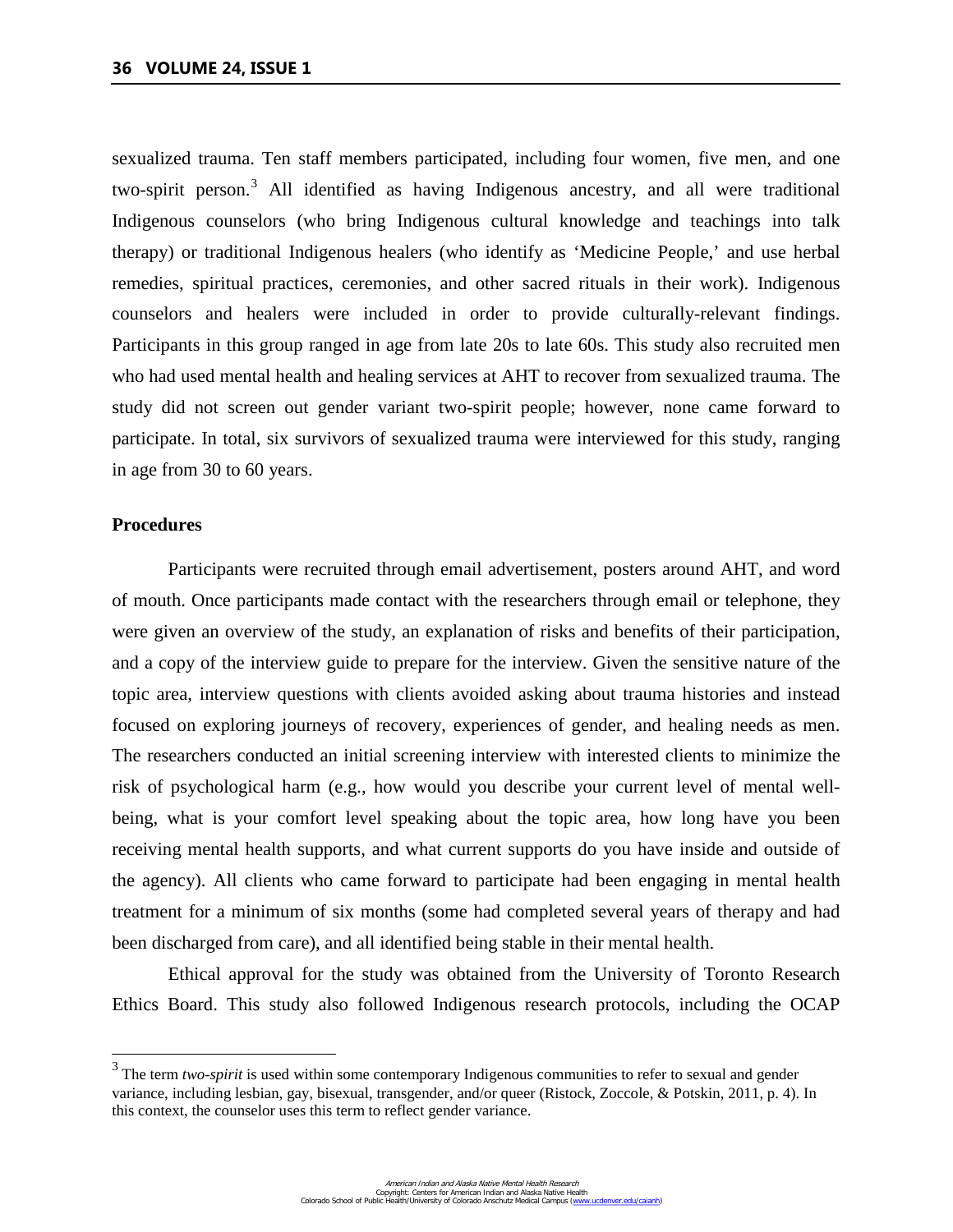principles (Ownership, Control, Access, and Possession; Schnarch, 2004), which ensure that the community has control over the research process and its own cultural knowledge, and has access to the results. Participants signed a consent form at the outset of the research interview, which stated that participation is voluntary and they may withdraw from the study at any time without consequence. The content of the consent form was also discussed orally. Participants were presented with traditional tobacco in thanks and compensated with a gift card for a bookstore or coffee shop. Participants were also asked to provide a pseudonym for the project to be used when presenting quotes. Data collection consisted of one long interview and one shorter interview to review results.

## **Measures**

The first interview was 1-2 hours in length, was semi-structured, asked open-ended questions, and took place at a private location that was convenient for the participants (typically office spaces at AHT). The first author of this study carried out the interviews. The following interview guide was used with Indigenous counselors and healers:

- 1. In terms of your male clients, what kinds of wounds (mental, emotional, and spiritual) are left in the wake of sexual traumas?
- 2. Have you observed any gender differences in your clients who have experienced sexual abuse and trauma? For instance, do the presentations or disclosures differ between men and women in therapy? Any other differences?
- 3. Are there any Indigenous healing approaches that tend to assist men on their healing journeys following sexual assault? If so, what?
	- a. Are there different treatment approaches for male and female clients in this regard?
- 4. What is unique to the healing needs of Indigenous men? Do we need a unique healing model for addressing men's needs? Is so, what might this look like?
- 5. What challenges/barriers do men face in accessing mental health services?
- 6. What are the needs of men in the community generally? What should happen in mental health or community health to support men's healing?
- 7. Is there anything we haven't discussed that you feel is important to share on this topic?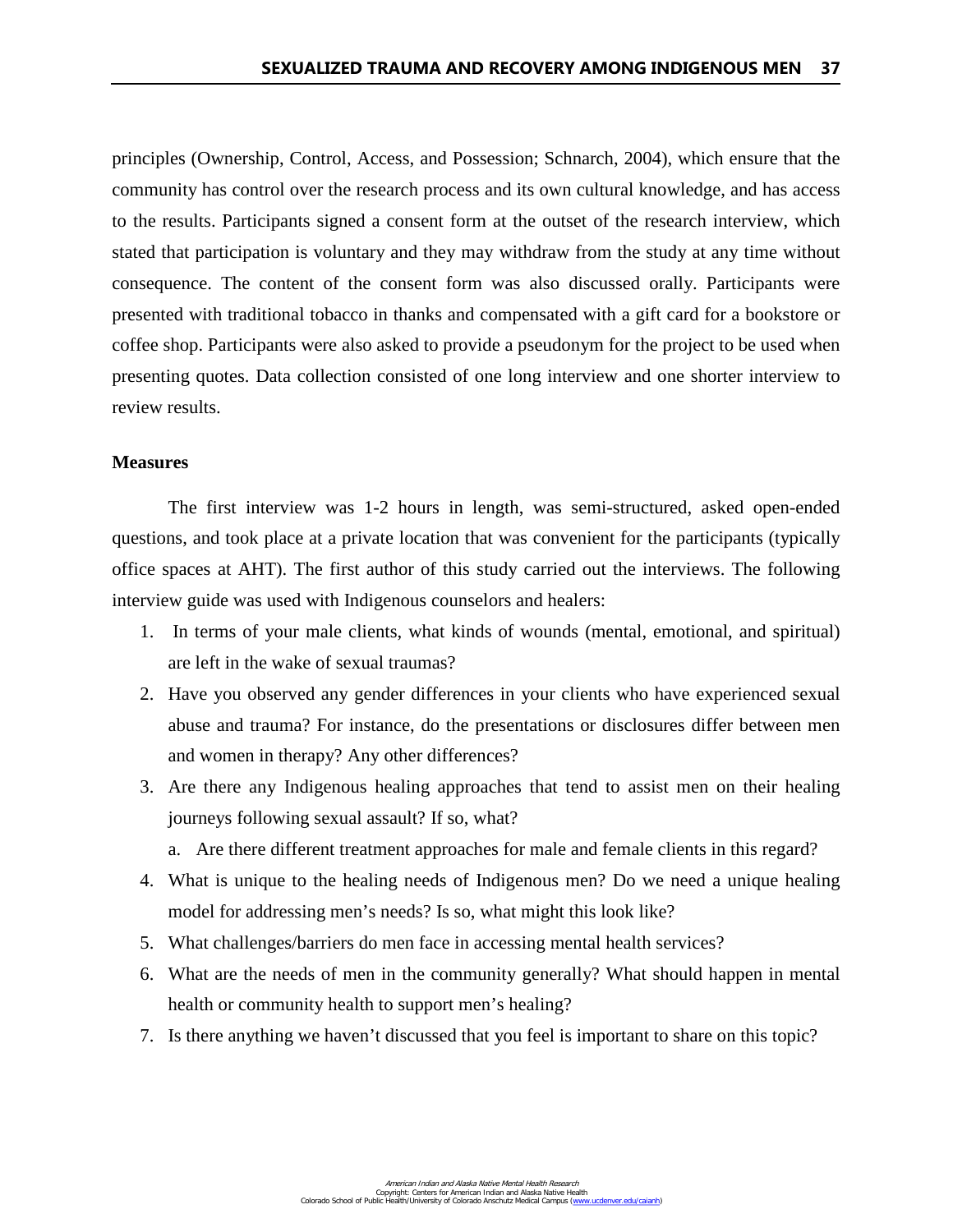The following interview guide was used with client survivors of sexualized trauma:

- 1. What does healing mean for you? What are/were your goals for healing?
- 2. What has helped you on your healing journey?
- 3. How has your gender (i.e., being a man) affected your healing journey?
	- a. For instance, did you feel comfortable coming in for help/therapy?
	- b. Does your social/peer group of men tend to cope with problems in particular ways?
- 4. What challenges/barriers do men face in accessing mental health services?
- 5. What are the needs of men in the community generally? What should happen in mental health or community health to support men's healing?
- 6. Is there anything we haven't discussed that you feel is important to share on this topic?

Follow-up interviews lasted approximately 20 minutes and are described in the analysis section.

## **Analysis**

The first interviews were audiotaped and transcribed verbatim. Based on the principles of grounded narrative analysis (Burnell, Hunt, & Coleman, 2009), interview transcripts were analyzed by the first author for narrative "meaning units" (Mishler, 1986) and were reviewed for the following qualities: orientation (introduction of characters in the narrative, context of time and place); structure of storytelling; affect (emotional content, congruence of verbal and nonverbal cues); and integration (meanings of experiences expressed within the context of the larger story). This analysis highlights the importance of context and meaning within qualitative, constructivist research (Burnell et al., 2009). Thematic analysis proceeded using thematic coding (Burnell et al., 2009), which involved searching the data for categories between themes, similarities and differences, and negative case analysis. Following thematic analysis, the second author reviewed transcripts, codes, and the first author's emergent themes. The themes were further refined through a discussion process between authors.

The authors then created narrative maps (Stewart, 2008) of the preliminary findings for each participant, which were then used to facilitate member checking during second interviews. The narrative maps offered a visual representation of emerging key words and themes from the participant's first interview as well as a selection of quotations from their interview within each thematic category. During second interviews, participants were asked to comment on the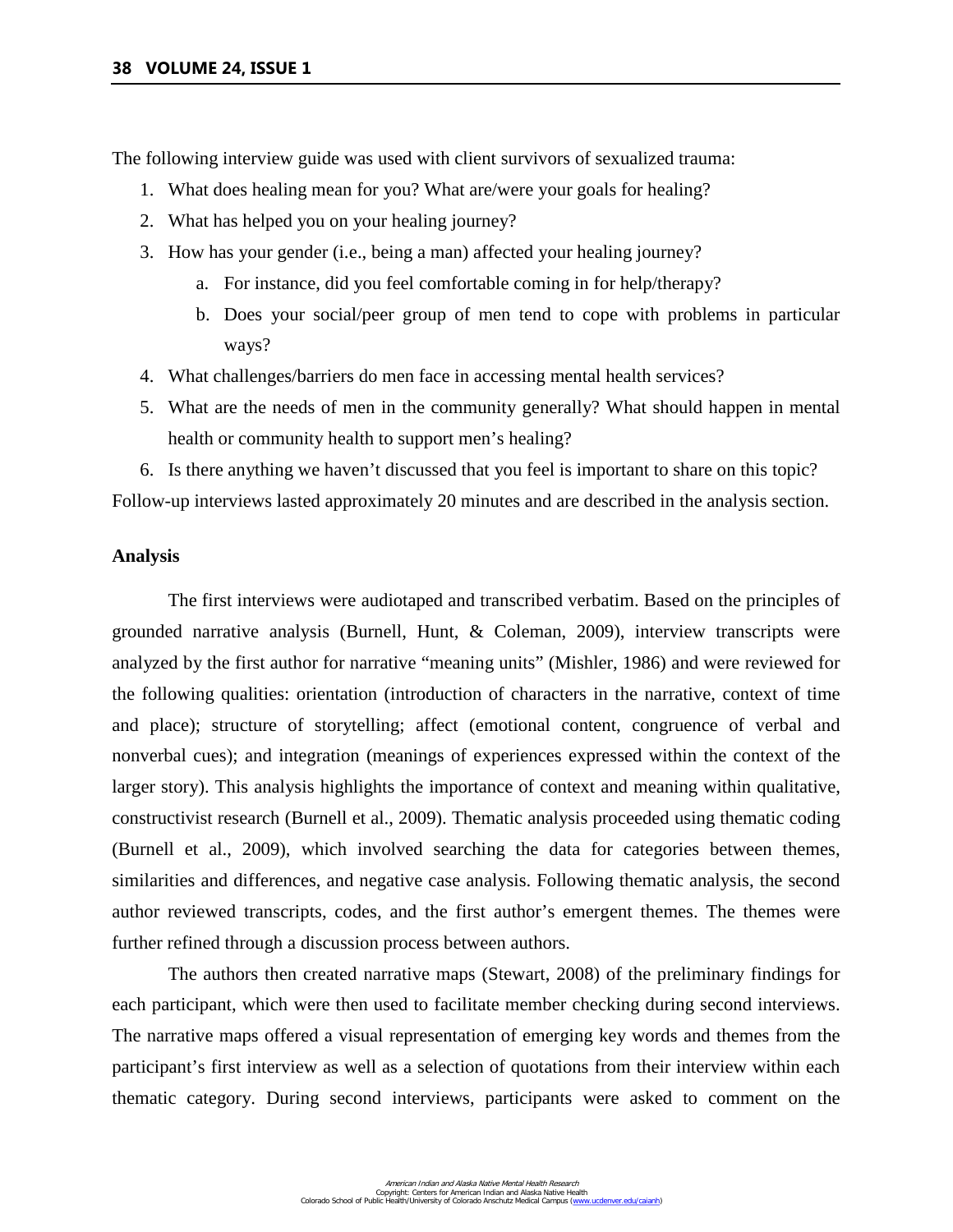narrative maps and were given the option to challenge themes or to remove any quotations. Following the verification of themes by participants, both authors began to link emerging ideas and models from this data to existing theory (Henwood & Pidgeon, 2003).

## **RESULTS**

Results from the qualitative interviews presented two major thematic areas:

- 1. Traumatic Wounds for Men
	- a. Colonial History: What is the trauma legacy within which men live?
	- b. Sexualized Trauma: What are the mental, emotional, physical, and spiritual impacts?
- 2. The Counseling Experience
	- a. Supports & Barriers: What is it like for men to come into counseling?
	- b. Ways of Helping: What are some stories of healing?

Each thematic area contains stories about men's experiences with sexualized violence and their healing journeys.

### **Theme One: Traumatic Wounds for Men**

The first theme examines the pervasive colonial wounds that continue to impact the mental well-being of Indigenous men and their communities, as well as the proximal wounds of sexualized assault.

## **Colonial History: What is the trauma legacy within which men live?**

Healers and counselors, as well as some clients, spoke directly of the harmful effects of colonization on Indigenous men's mental health. As with many stories revealed through national reports in Canada, such as the Truth and Reconciliation Commission, several participants shared accounts of sexualized assault against children in residential schools, as well as trauma legacies for entire Indigenous communities spanning several generations, which continue to impact the lived experiences of Indigenous families in present day. Participants discussed the ongoing lack of trust in medical, educational, and religious institutions within communities as a result of systemic racism and cognitive imperialism over generations. One client shared that younger generations in his reserve community experience low self-esteem, loss of identity, and cultural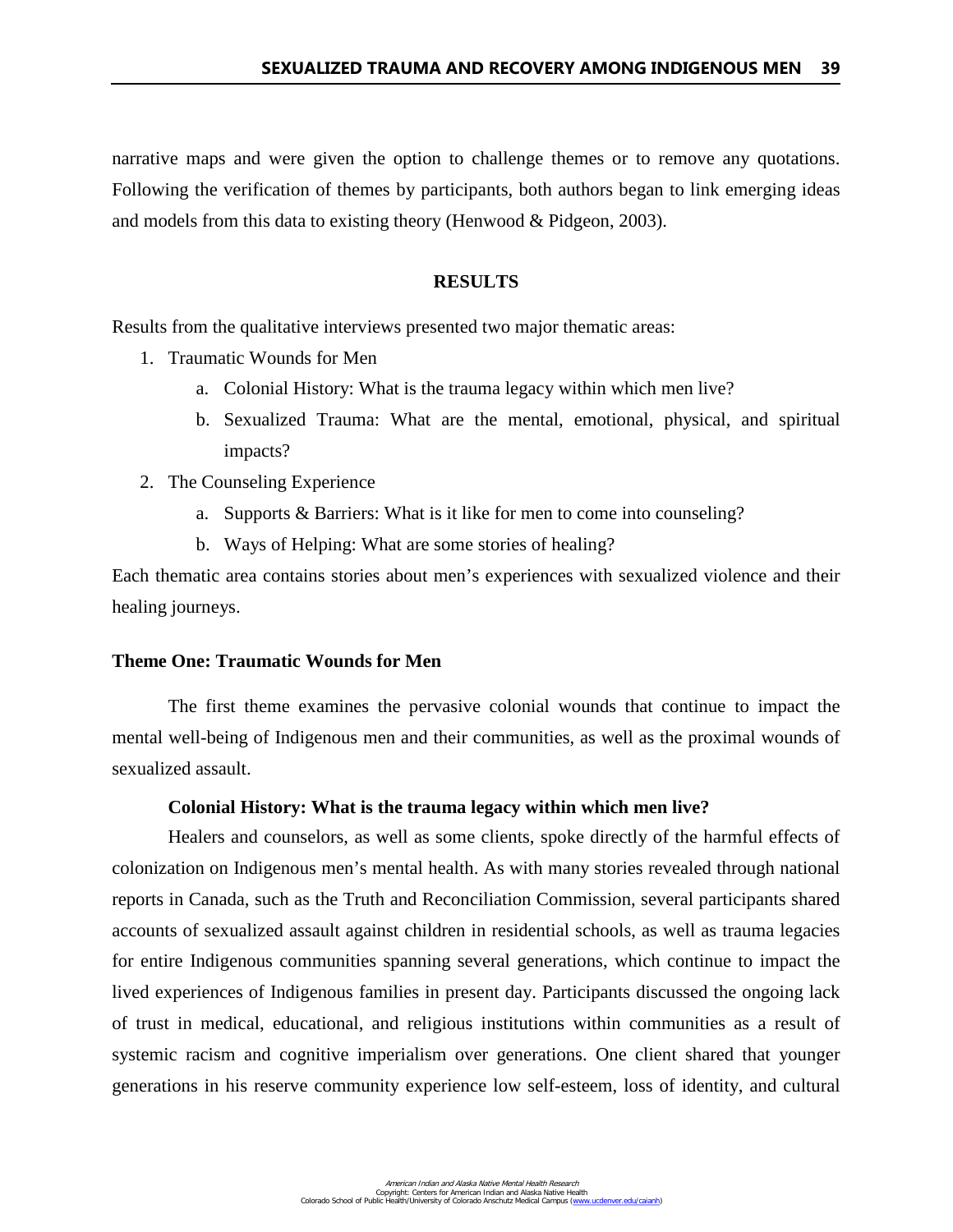confusion and that residential schooling taught older generations to believe that "everything Aboriginal is evil" (Standsinwater).

With respect to men's mental health specifically, participants spoke of the deep colonial wounds to Indigenous men caused by Euro-Western patriarchy. Whereas traditionally, men's roles in some Anishnawbe cultures were to "take care of the fire," according to one male counselor (Lynx), to act as caring and compassionate warriors rather than violent or militant warriors, according to one male healer (Charles), to show "great respect for women," according to one client (Standsinwater), and to be "truthful and share their inner feelings" (Standsinwater), Western society now dictates that men are "not supposed to express those feelings" according to another male healer (Eagle Flies High Man). Indeed, the prevailing message that men now receive, according to one female counselor, is to "just suck it up, and don't show that you're sad and don't show that anything's wrong. Just keep moving forward and be strong" (Alice). One client emphasized that being "strong" and not showing emotion was considered to be "normal" for men and boys within his family when he was growing up; as a result, he hid his pain from others:

Because we had to be strong, we had to be this way, we don't cry, all those 'normal' things. […] They used to always use the word 'tough' all the time in my family, my uncles and stuff like that. I had to be a certain way but yet inside the pain and all the trauma that they were putting on me as a kid. […] I think that men [have] a hard time dealing with feelings. And the honest feelings of what comes with, let's say, being abused. I didn't want to be looked at as weak. (Little Thunderbird)

This healer agreed that men are often "locked into this role" where they cannot "express themselves how they want to" (Onenya eksa'a).

Counselors generally felt that patriarchal norms interrupt men's ability to heal from sexualized abuse. One female counselor stated, "It's not part of a Western male narrative to be a victim [or] to be a receiver of sex," which is considered "feminine" within the Western social construction of gender (Winona). Another female counselor recalled hearing the erroneous statement that "it's not possible for men to be raped" because men have control over their bodies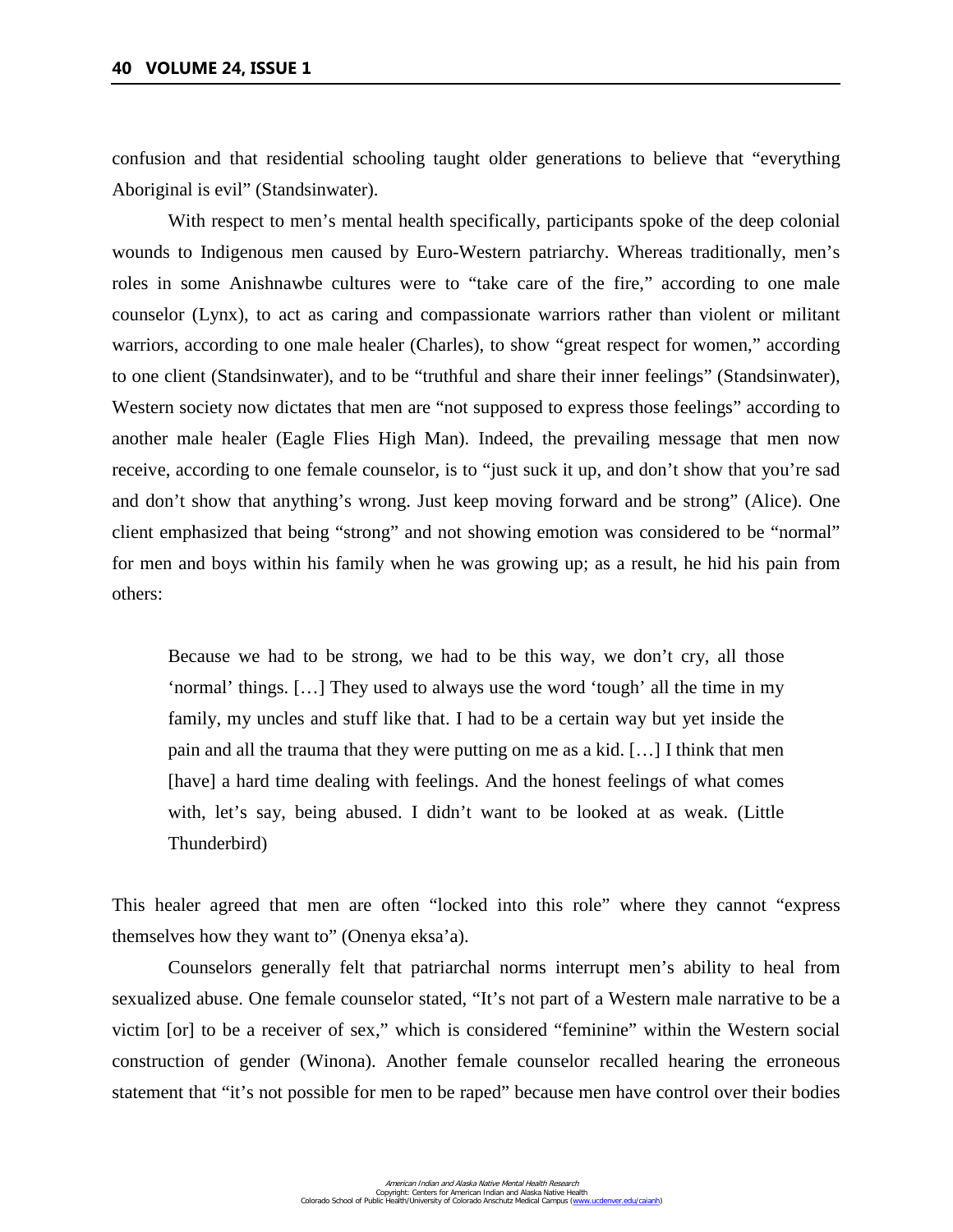(Alice). She argued that this entrenched belief creates shame and stigma among victims because it teaches them that they "should have been able to stop it" (Alice). As a result, many victims feel that sexualized abuse "happens to women but it doesn't happen to me" (Simone) and remain silent, according to this female counselor.

## **Sexualized Trauma: What are the mental, emotional, physical and spiritual impacts?**

Participants shared stories of mental, emotional, physical, and spiritual wounds that male survivors of sexualized violence carry. Participants spoke primarily of the wound of shame. One female counselor noted that, for men, "it's embarrassing. The shame and guilt around having been sexually abused in any way […] Sharing is not normalized. Men do, very much, feel that they're alone in this," whereas "women's abuse and trauma is much more open" (Simone). One client stated that men "fear talking" (Cheebaa jing), and counselors stated that men "carry that stigma" about attending therapy (Nick) and that some plan on taking their abuse narrative "to their grave" (Alice). Another counselor noted, "There's sex shame and then there's the sexual abuse shame and then, you know, being male and—yeah! I think it's a big cauldron…no wonder nobody wants to talk about it!" (Simone). One client agreed that the experience of hiding his pain due to fear of stigma greatly impacted his sense of self: "For a very long time that destroyed me, you know? And I was too embarrassed to talk about it with anyone. It really made me feel 'less than'" (Grey Cloud).

Some counselors noted that men turn to other outlets, such as anger and addiction, to cope with grief and express their pain. Expressing anger over more vulnerable emotions was thought to be more comfortable for contemporary men. One client noted that anger was a safe channel for him to express emotion, as it allowed him to feel protected:

[I was] angry, resentful, bitter—what's the word?—withdrawn, and put up all these barriers. […] It's a way of protecting myself. I thought that I ain't going to be hurt anymore. So I put up this mask. […] But there's moments that the guard would be down, I'd be crying for no reason. And I wanted healing, but I just didn't know how to go about the healing. (Grey Cloud)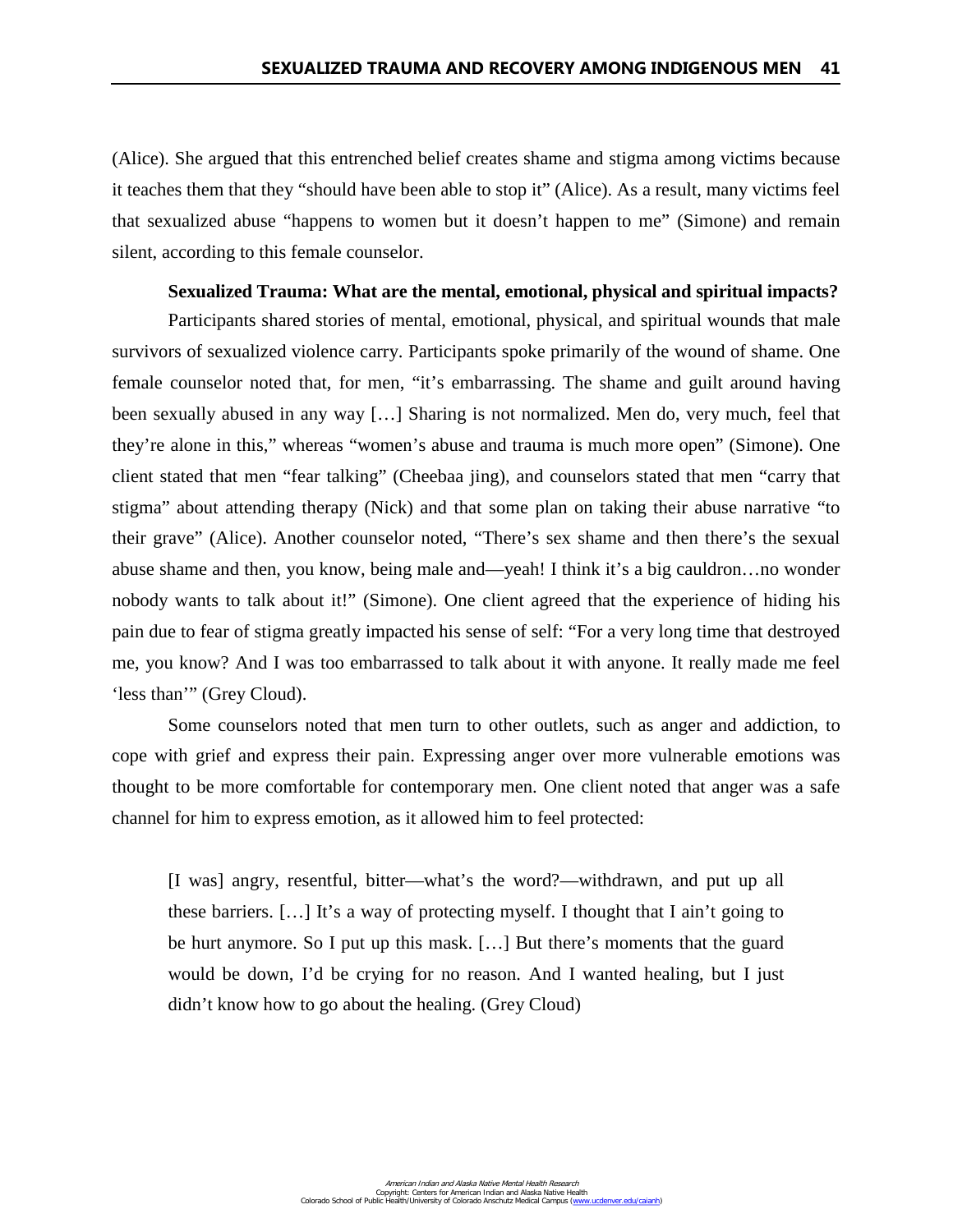This client went on to recall that, as a result of having barriers and wearing a mask, he "missed out" on a lot of positive relationships (Grey Cloud). Another female counselor connected anger to addiction for male survivors of abuse:

There's a lot of justifiable anger in a lot of ways because of the historical traumas and, you know, men may be demonstrating anger in those ways, right? And then you add the addiction piece into it, and then you can have a lot of that sort of outward display of anger and antisocial behavior. (Simone)

Another female healer reported, "It's easier for men now to admit they may have an addiction issue, but not what's actually causing the addiction issue" (Onenya eksa'a). These statements suggest that anger and addiction can often be rooted in unresolved trauma.

One male healer suggested that men often live with identity wounds such as "very little self-esteem, very little self-worth, very low acceptance of the whole self" (Eagle Flies High Man). One client explained this experience of having a fractured identity:

I developed, I guess, really strong walls. And I felt like I'd build armor around me and inside. I used to imagine when I was a kid that I had concrete inside me. So that way I wouldn't feel vulnerable. But I always was raised up with, I guess, the feeling of inadequacy. I've never felt whole. (Little Thunderbird)

In terms of physical identity, clients also spoke of hating their bodies; according to one client, his body represented a "hostile place" that "betrayed" him (Jordan). Repairing the relationship to identity and body could therefore be a focus of counseling for some survivors.

Some counselors noted that men have suffered relational wounds and now struggle to form healthy relationships with others, feel a sense of broken trust toward others, and experience issues with attachment, such as co-dependency. One female counselor noted that several of her clients described feeling emotionally disconnected during sexual experiences (Alice). A male counselor suggested that men may continue to engage in "cycles of re-traumatizing" those around them based on what they learned through their abuse experiences (Lynx). A female healer noted that survivors often struggle within challenged relationships.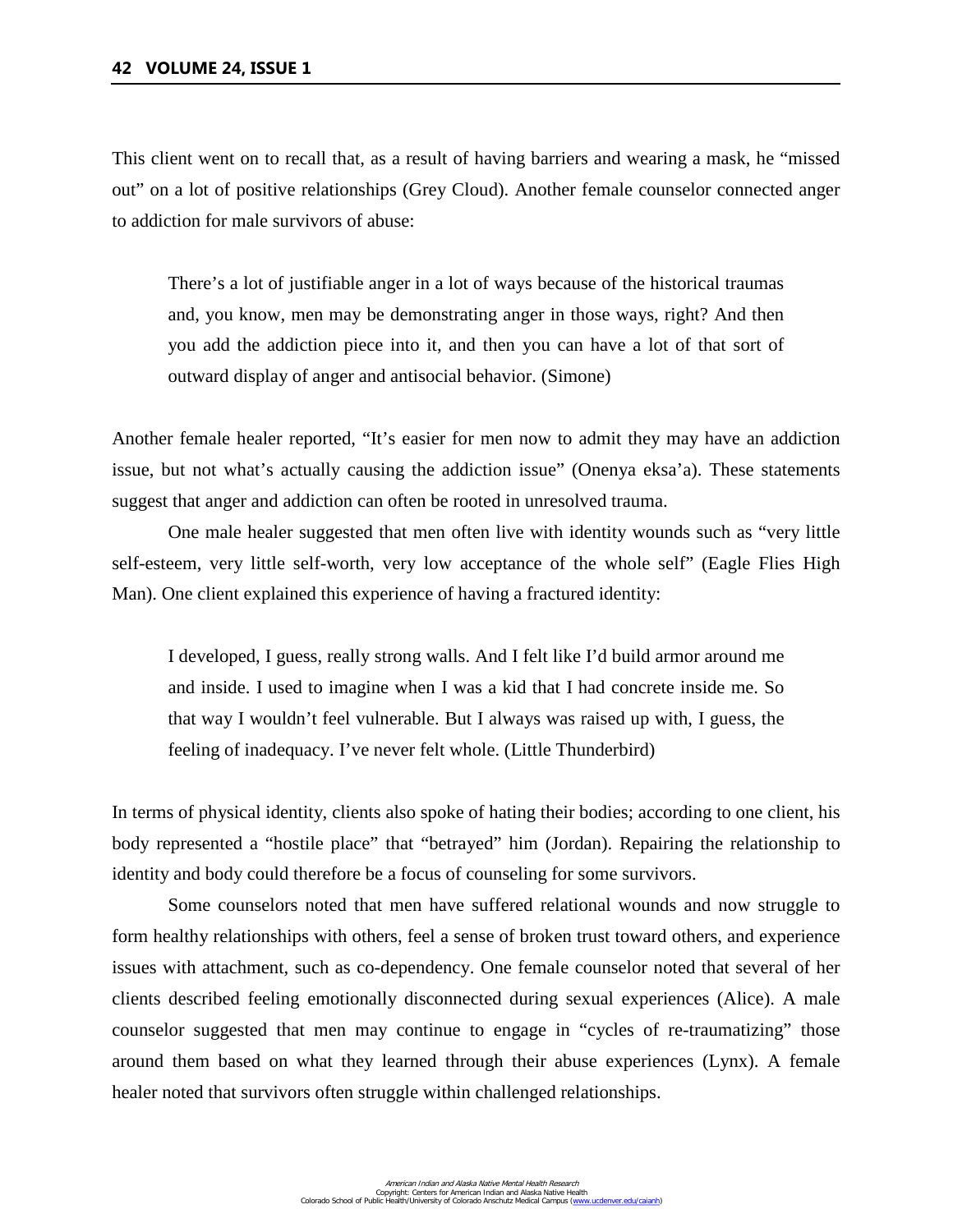Many get into a relationship that's very similar in nature to the things that they've gone through or people in their life that have perpetrated those things against them. So that's why, to me, there's so much short term relationships, a lot of divorce, a lot of addiction issues, mental health […] a lot of co-dependency. I think that someone sexually abused as a child learns that's what love is from a trusting—or supposedly trusting—adult, and they carry that through their life. (Onenya eksa'a)

Other participants echoed the notion that survivors struggle to know how to interact in healthy ways with appropriate boundaries after their experiential learning from past traumatic encounters.

Overall, this theme of trauma highlights various mental, emotional, physical, and spiritual wounds that affect men's mental health and often drive them to seek counseling as well as the larger colonial wounds that continue to negatively impact communities.

### **Theme Two: The Counseling Experience**

This theme considers counseling experiences for men and looks at early therapy experiences as well as stories of healing.

### **Supports & Barriers: What is it like for men to come into counseling?**

Participants shared that men do not necessarily self-select to engage in counseling to address sexualized trauma. Some are court mandated to attend counseling due to violent behavior or issues with addiction, and some risk losing work or relationships if they do not attend counseling. Counselors also noted that some male clients have difficulty sharing vulnerable experiences once in therapy. Both counselors and clients acknowledged that men are particularly reluctant to discuss sexualized abuse initially in counseling. One client stated that he had tried to hold a peer-support circle for male survivors in his community but that "nobody came to the circles." He said, "I know that they don't want to go and share. [It's] extremely hard" (Standsinwater). Another client agreed, stating that "sexual abuse is one of the hardest things that I think a man comes to terms with" (Jordan). However, participants noted that, once men disclose their pain in the therapeutic context, it often comes as a significant relief.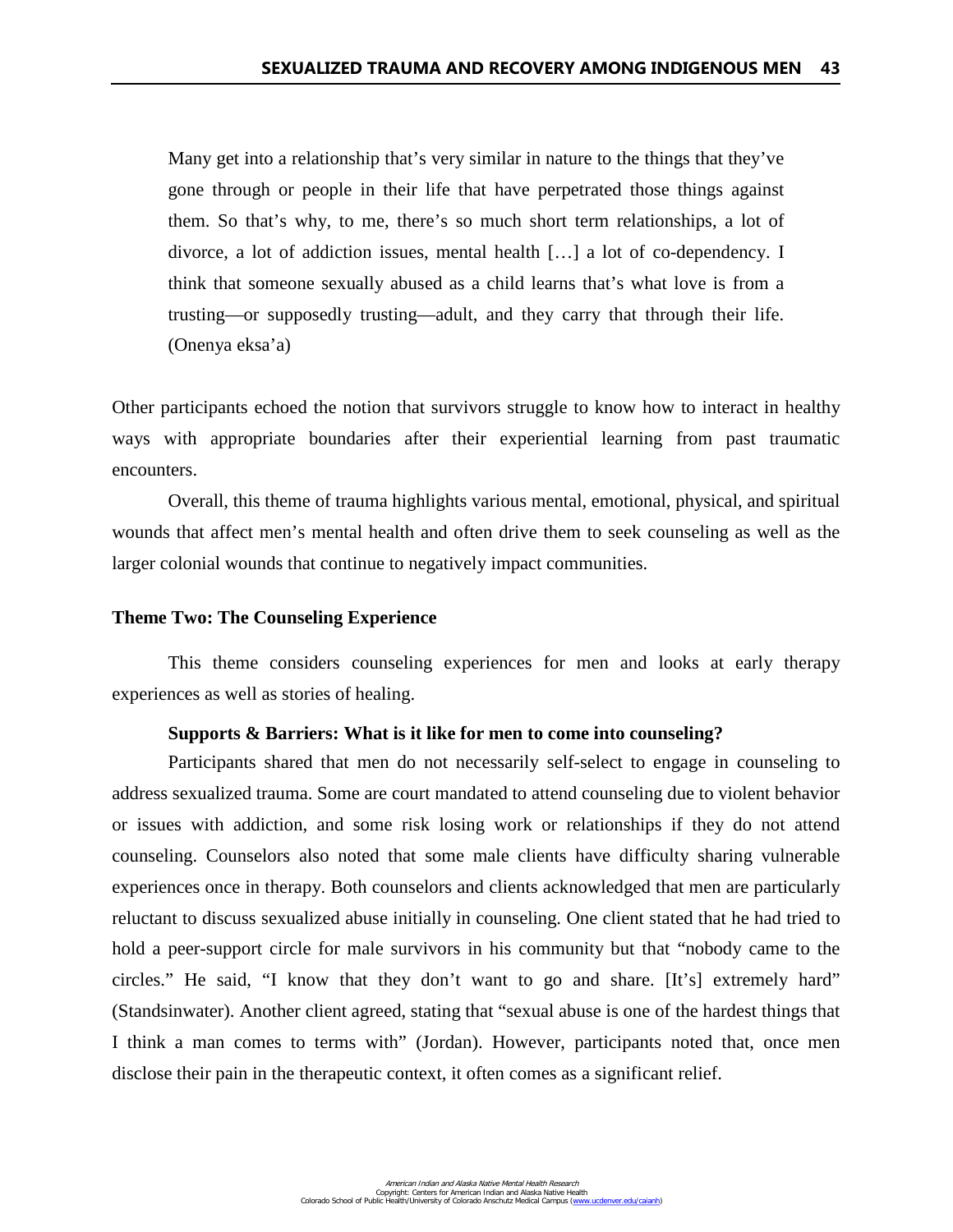To encourage disclosure, counselors suggested easing into difficult topics such as sexualized abuse during therapy. One male counselor noted that men "still find it hard to identify with the issue of trauma and they're still so very, very sensitive and very cautious and…vulnerable. And you don't want to chase them back into the closet" (Lynx). Likewise, a healer used the term "ease" to define the pace and sensitivity of counseling so that men can "gently look at some of the things that have gone on and the feelings that are associated with that" (Onenya eksa'a).

Healers and counselors reported that, due to the pervasive silence and stigma around trauma, it is important to normalize men's experiences of trauma within the context of colonization. One female counselor noted that clients feel relief when they know, "okay, it's not just me. It's not just my family," which "decreases how stigmatized people feel" (Alice). This client agreed: "I'm glad to know other people are in the same boat. I'm not the outsider. I'm not weird. I'm not abnormal" (Jordan).

The following vignette summarizes these early therapy experiences as a client shares his own struggles to enter into the process of therapy as well as his decision to commit to his healing.

*Vignette 1.* I wasn't even sure why I came here. All I know is that something had to change because I was getting carried away. And I just remember just really…like, just [a] feeling of needing help. And so when I got here, I had a hard time opening up [in the sharing circles]. And I had real trust issues with…anybody. It didn't matter who they were. I was really quiet and I do remember I'd act out angrily. Like, not to harm anyone, but I would leave really angrily because I heard something that I didn't want to hear, or somebody brought up abuse issues. And every time I would hear accountability, I'd get really mad because it really bothered me. […] And I used to be that kind of person, like eff the world, eff you, it's your effing problem. It's your fault I'm like this. And they always say this: It's going to be death or prison or a mental institution. And I just didn't want that kind of life. But [my counselor] really helped me come out of my shell, because I think I kept quiet here for a really long time. I wasn't sure if I really wanted to quit. I wasn't even really sure what I wanted. I don't even know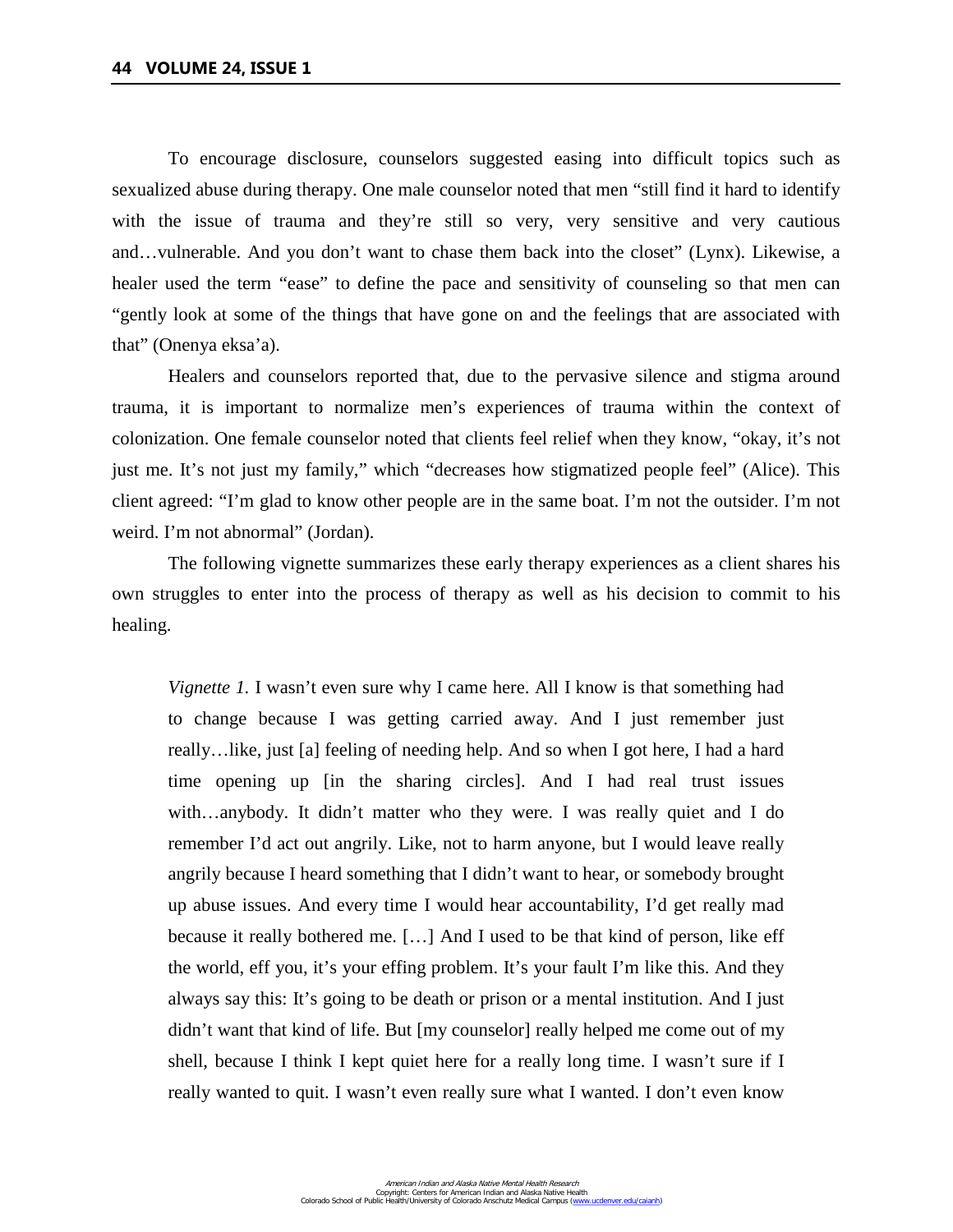what I was really actually doing here to be honest, because I would leave here and I'd start drinking. And I'd come back the next day.

## *Interviewer: I wonder what kept you coming back?*

Change I think. I believe it has to be change. I know I wanted something different in my life than just the same old same old. And [my counselor] really helped me a lot to open up. And there were some key clients that were here that were here longer than me that helped me to be able to talk about stuff. But I think knowing some people that…actually, I wasn't the only one that went through crazy stuff like that. It really helped me a lot. And I felt really, well…Okay. I can start talking. (Little Thunderbird)

Here this client shares his challenges in engaging meaningfully in therapy, stating that he initially had difficulty trusting others and being vulnerable. He shares that ultimately the strong desire to change his life helped him to push through his silence. He also notes the importance of building relationships with clients and counselors. Other clients likewise identified that deciding to engage in healing was itself a lengthy process, due to their difficulty acknowledging and speaking about their trauma.

## **Ways of Helping: What are some stories of healing?**

Participants offered a variety of techniques, suggestions, and stories related to healing approaches for men who have experienced sexualized abuse. The following examples include narratives related to psychoeducation around colonization, exploring Indigenous cultural values and teachings with clients, engaging clients in spiritual healing, addressing isolation and identity issues, and offering client-centered talk therapy.

 Education and teachings were primary tools used by counselors and healers at AHT to help clients understand how their families and communities have been affected by colonization. One counselor noted that he would often discuss with his clients how "[Indigenous] thinking has been invaded in different ways" through colonization with his clients (Lynx). Another counselor noted that she explores traditional roles for Indigenous men and contrasts them with what contemporary men are being taught by "talking about what it means to be a man and getting to the root of some of those messages [to ask], does it fit for you?" (Simone). A third counselor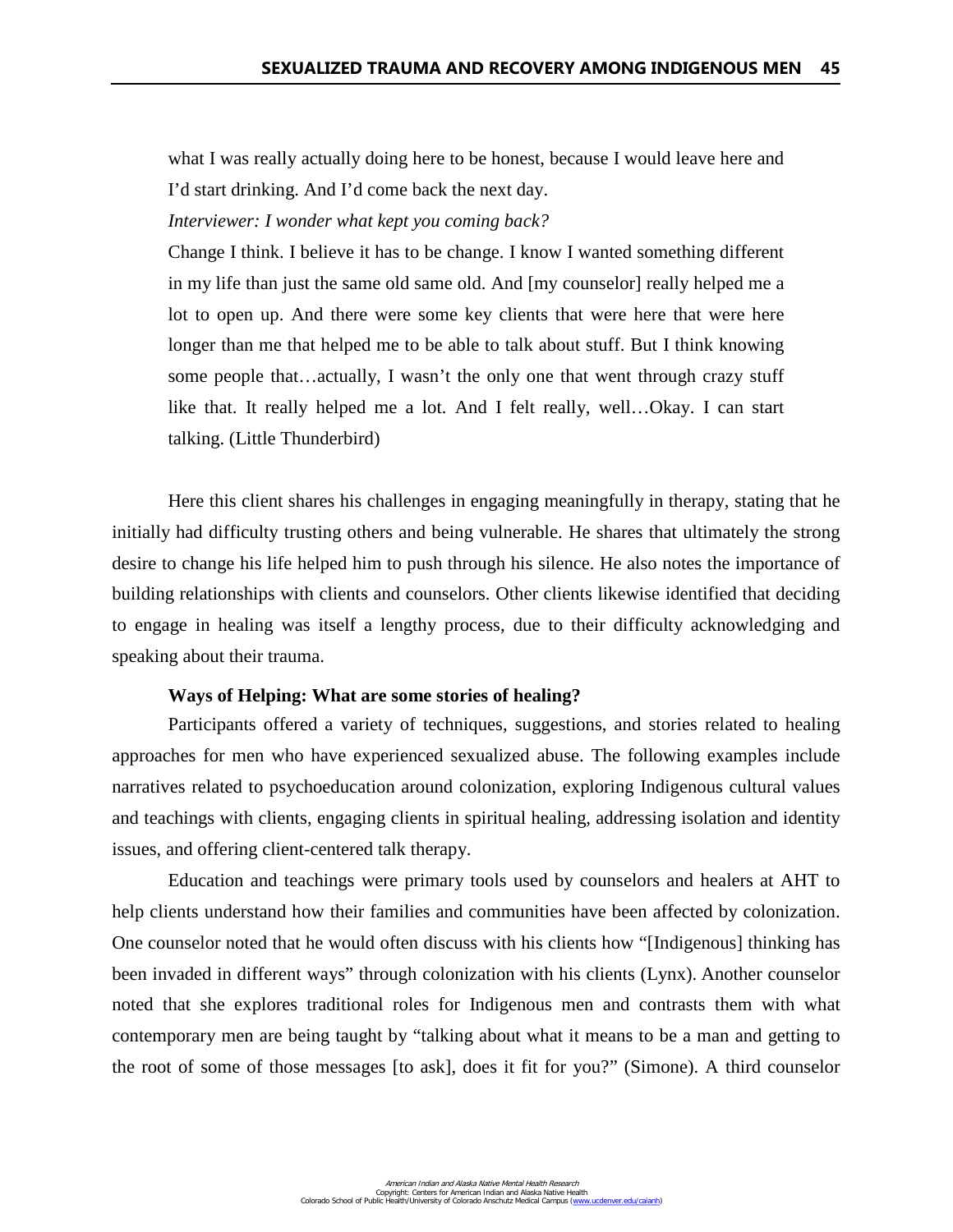stated that the "dominant culture currently has a very pathological construct [of masculinity]" (Nick) and engages in conversations related to colonization with clients:

Part of what I'm here to do is just take a magnifying glass on colonization. And how can I have forgiveness, how can I have freedom from hate and resentment, if I don't understand what's happened to me? So part of what I see as part of sexual violence is rigid unconscious enforcement of gender roles for men, without any discussion. […] This unconsciousness is a silent form of violence. […] I talk about dominant culture a lot [with survivors]. Part of our recovery is the impact of dominant culture on [survivors]. This might be through residential schools, Sixties Scoop. […] People often feel very freed when they realize it hasn't always been this way. Five hundred years ago it wasn't like this. And part of recovery is [deciding] how much you want to participate in [current] roles for men. […] I remind them: This is a consequence of colonization. This gender role is not a traditional role for a man. (Nick)

This counselor leads survivors on a journey of uncovering and exploring their masculinities. Another healer noted, "A warrior is not what you think it is, you know. It's not a Hollywood version. It's about a man that can take care of people, family…without being asked to. That's responsibility" (Charles). This healer went on to describe the importance of exploring Indigenous identity through culture-based talk therapy and Indigenous healing services at AHT. These modalities promote the restoration of traditional roles for men and support the notion that "culture is treatment" (Charles).

Traditional Anishnawbe teachings on identity, the stages of life, and recovery following adversity can offer pathways for healing. Counselors spoke of "filling the void left by abuse with our culture" (Bob), "reconnecting clients with culture in a gentle, positive way" (Alice), sharing teachings about "identity, relationship to the earth, purpose, and journey" (Lynx), and emphasizing personal responsibility in engaging in healing (Eagle Flies High Man). One counselor noted the importance of being proactive in healing, as with any other survival need: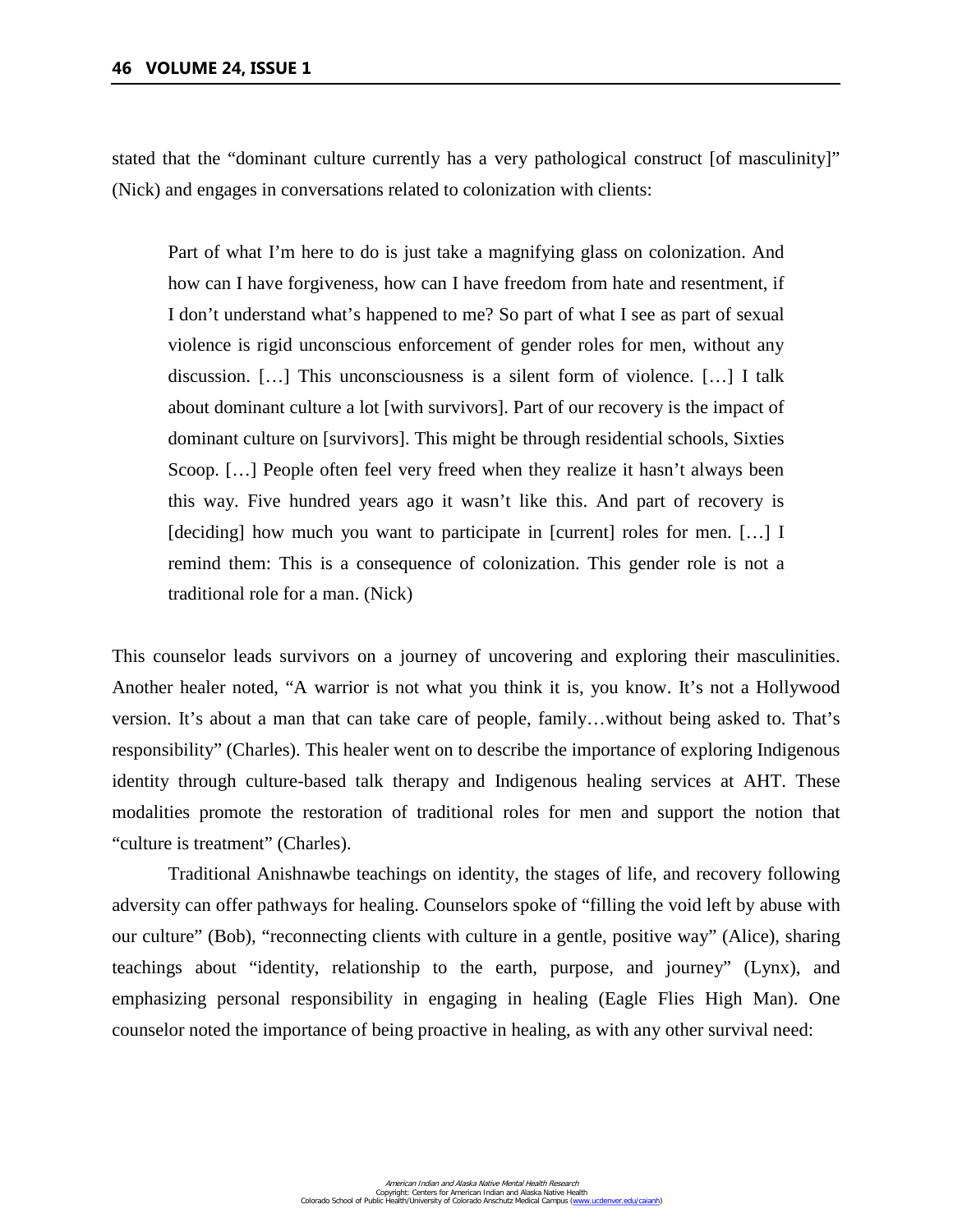We need to take care of those traumas, healing those traumas. So we don't cause an individual to become unstable over and over again. […] It goes right back to how we survived in the bush with my family: we took care of things. If we didn't cut wood, we'd freeze. If we didn't carry water, if we didn't go hunting, we'd starve. So we always took care of things and made sure we were healthy. (Lynx)

Here, this counselor likens his experiences growing up on the land to each individual's responsibility in his or her own healing.

Counselors also discussed the importance of engagement with cultural rites of passage. In the following vignette, a female counselor shares traditional teachings on rites of passage for men, as well as teachings on male and female equanimity:

*Vignette 2.* There's a huge movement now about the revival of rites of passage, especially for men who have experienced any kind of challenges...whether they were adopted away from their homes, whether it was abuse, whether it was institutionalization or incarceration. Rites of passage. Moving through the stages of development into...well, every stage is something that's loved and cared for. [...] So, whether there's coming out ceremonies or first hunt or, you know, all the way up...all the way through the life cycle that all these moments of our lives are celebrated, and we can see ourselves as being an important part of society. […] A lot of these rites of passage—and we talk about men's teachings—so much are about learning how to be in balance with women, with females. […] And men's role is also to hear and listen and to support the, you know, support the feminine. You can't even have men's rites of passage without having this understanding. And what's stunting that true understanding from happening? Patriarchy. [...] Because what is a warrior? They're about preserving peace and nourishing and caring for and supporting the community, which is made up of men, women, two spirit, children, old, you know. That's what it's about. So you can't have this kind of warrior/men's teachings outside of that context. And you can't have that context unless you've challenged this patriarchy. (Winona)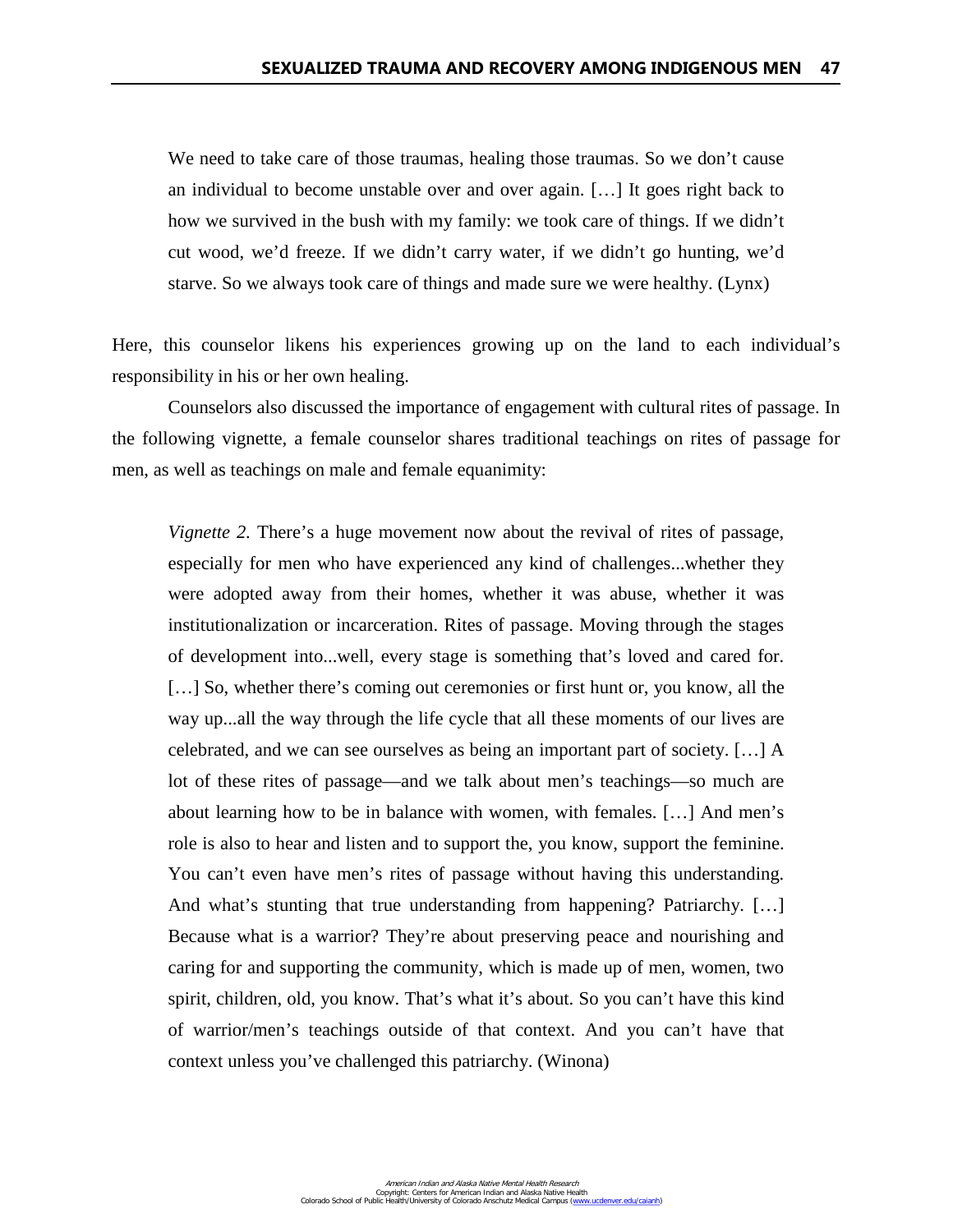In this vignette, the counselor noted the connections among traditional rites of passage, Indigenous gender roles, and relationships within community. Importantly, she noted that contemporary gender norms rooted in patriarchy need to be challenged in order for healing to take place within and between genders. She later shared her views that all counselors (Indigenous and non-Indigenous) have a responsibility in addressing colonial patriarchy with clients in order to promote healing and reconciliation at a societal level.

Other counselors and clients discussed spiritual healing and ceremony as pathways to healing as well as the benefits for men who engage in spiritual practices. "I see the power of men going to ceremonies and men drumming, and men connecting with healers and being by the sweat lodge" (Alice). Another female counselor agreed: "We've seen some great healing take place for men who were involved in fire keeping. […] They've done the fast, they do the sweat lodge, they do shake tent" (Simone). In fact, some counselors noted that, for male clients who may initially feel reluctant to engage in talk therapy, spiritual practice may be a more ideal entry point. One client also described the role of spirituality in his healing:

Healing to me is healing on the medicine wheel, which includes physically, mentally, spiritually, and emotionally. I smudge daily. I exercise every day. I've gone back to my traditional Native dancing. I am getting back to the big drum. [...] So I'm going full force in our culture. (Standsinwater)

This client later noted that, through his "spiritual awakening," he "realized the importance of life—[he] wanted to live it" (Standsinwater). Likewise, another client noted that his "whole path was based around the spiritual, traditional" (Cheebaa jing). A third client felt that his spiritual experiences were central to his healing:

[Spirituality] has changed my life. It gives me hope that I'm not alone. I know a Great Spirit walks beside me. He'll hold me. He's basically my rock. [During my abuse] I never felt alone. I've always felt comforted by something which I never understood at the time. But I believe it was probably a Great Spirit. (Little Thunderbird)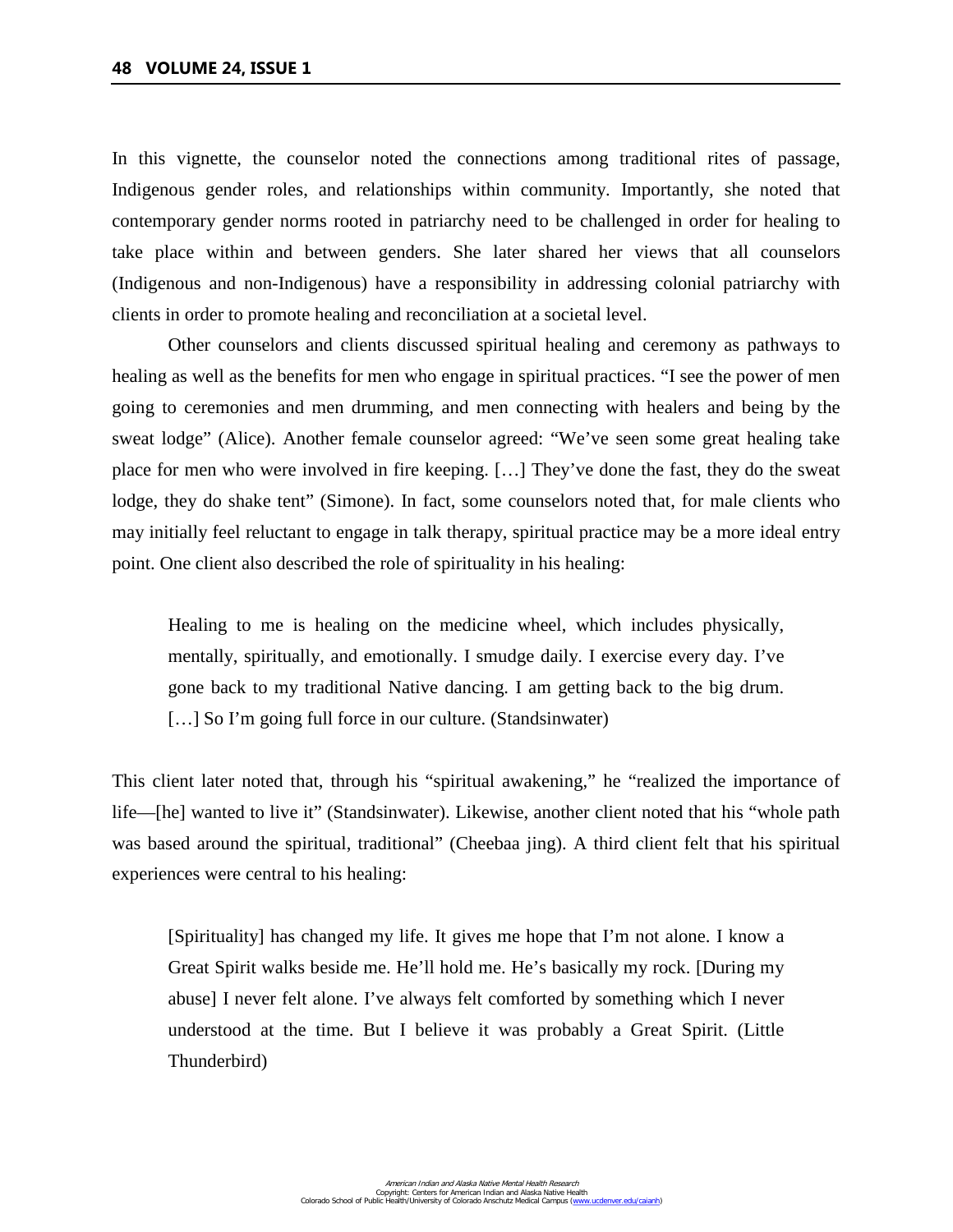These passages emphasize the groundedness, connectedness, and sense of secure attachment that spirituality can provide.

One male healer noted that AHT offers a sacred and unique form of healing, the sweat lodge ceremony, where clients can share difficult and painful memories either with a group or in an individual sweat with a healer (Strong Wings). In her interview, Onenya eksa'a offered a teaching on the power of spiritual healing within the sweat lodge. She noted that individuals entering the lodge experience a "rebirth" in a safe environment, where they can "go to a depth they would never go" in a counseling session and experience an "openness within the sweat lodge to talk about sexual abuse as children and how that's impacted them." One client who attended an individual healing session stated that, in the lodge, "you're able to speak honestly and it's a safe environment" (Little Thunderbird). He went on to explain that,

When I went into my first sweat, I didn't want to come out. I wanted to stay in there because I felt from my experience that I got to see myself without dysfunction—if that makes sense—without trauma. And I could see a man that was whole. (Little Thunderbird)

Finally, participants spoke of the importance of engaging in healing in a culturally safe environment where they could reconnect with community and relations and break cycles of isolation and self-silencing as a result of stigma. AHT offers community circles and healing events, such as weekly sweat lodge ceremonies, medicine picking, and seasonal fasting trips, to bring the community together. Counselors spoke of the positive benefits of role modelling at AHT (e.g., exposing male clients to counselors who themselves are survivors) to "demonstrate what it means to be a gentle warrior" (Simone). Another female counselor noted that men benefit from "connection to land and connection to community" as well as forming "healthy relationships with other genders" (Winona). One client agreed that breaking barriers to reconnect with others and speak about trauma is essential to healing:

Developing a support network and being able to believe that I'm not alone…and that's the very reality of sexual abuse, is the identity and mask of anger, which is very much an 'alone' kind of process. (Cheebaa jing)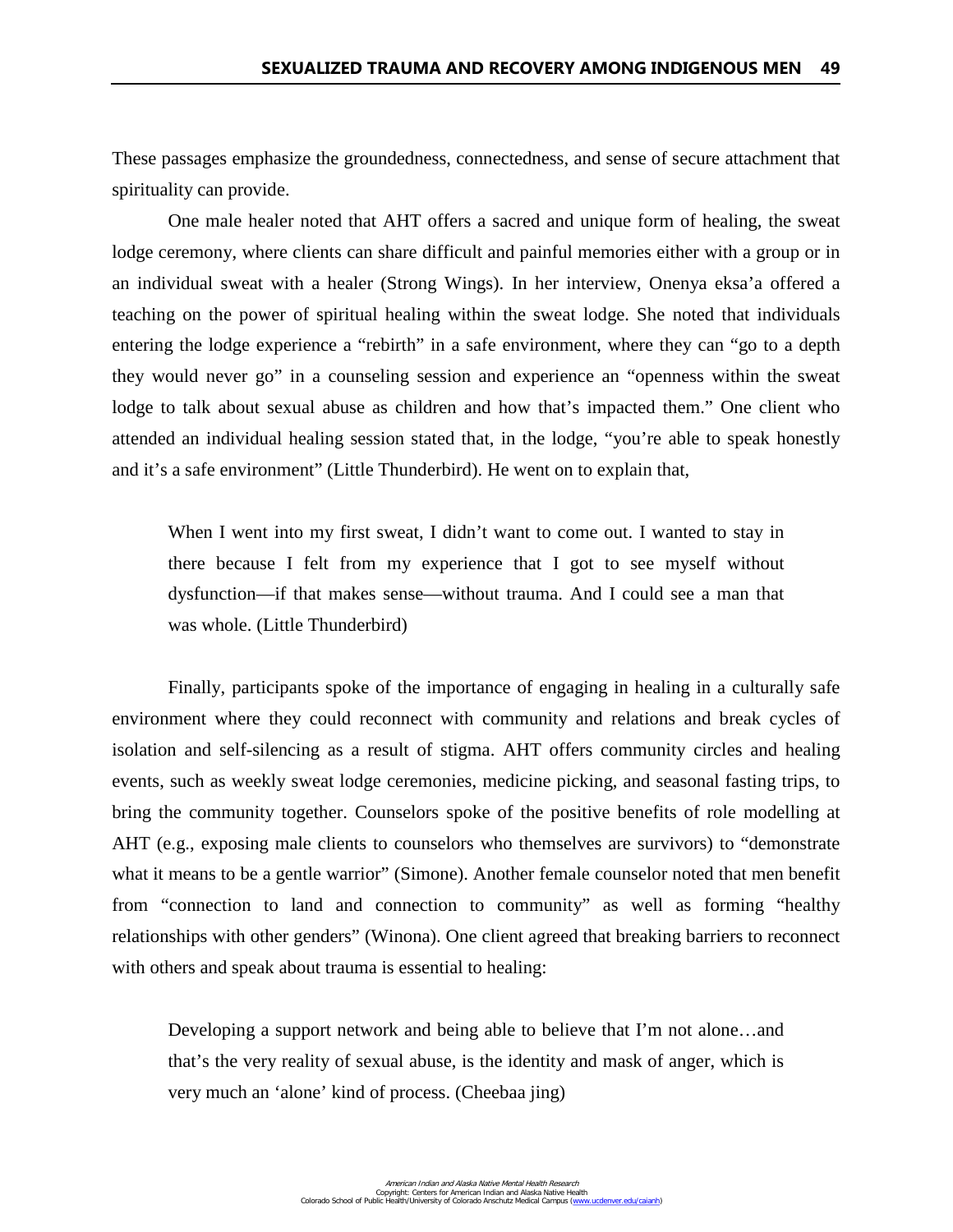Disclosing one's abuse narrative in a safe environment was a central aspect of healing for men who experienced sexualized violence. One male healer stated, "Honestly, one hundred percent, I believe to help the men, we need to get them to talk" (Eagle Flies High Man). Likewise, a male counselor noted, "We're all one community and we need to heal together" (Lynx).

At a broader level, participants also called for a wider availability of male-centered mental health services. One female counselor noted, "As a society in general, we don't do a very good job of promoting male help-seeking behavior" (Alice). One client recalled an experience looking for "a shelter for battered men. But I couldn't find anything. I had to go to a women's battered shelter…but then had to leave and I was just wandering the streets" (Standsinwater). Other participants called for "sharing circles just for people who identify as male" (Nick), a "male-specific crisis line" (Alice), "a healing lodge for men" (Lynx), and "shelters for men coming out of abusive relationships" (Bob). Interviews typically closed with participants considering initiatives like these to promote positive changes in the mental health community that would support men's wellness and healing.

### **DISCUSSION**

This study identified the legacy of trauma within which Indigenous men live, and the mental, emotional, physical, and spiritual wounds stemming from sexualized trauma for men; summarized barriers to and supports for entering counseling; and explored stories of healing and recovery. This discussion will consider major themes emerging from these findings, including patriarchy as a colonial wound to Indigenous men, sexualized trauma as a psychological trauma (focusing on isolation and shame), and therapy and healing for Indigenous men.

#### **Patriarchy as a Colonial Wound to Men**

 Through policies such as residential schooling and forced adoption, Indigenous peoples have been systemically marginalized and have subsequently experienced cultural loss, chronic stress, and intergenerational trauma. Participants discussed the relationship between family breakdown and inherited grief, as traditional identities were made 'inferior' by the dominant culture. According to participants, the de-legitimization of Indigenous men's gender constructs and assimilation into Euro-Western ways represents a silent form of trauma, as gender roles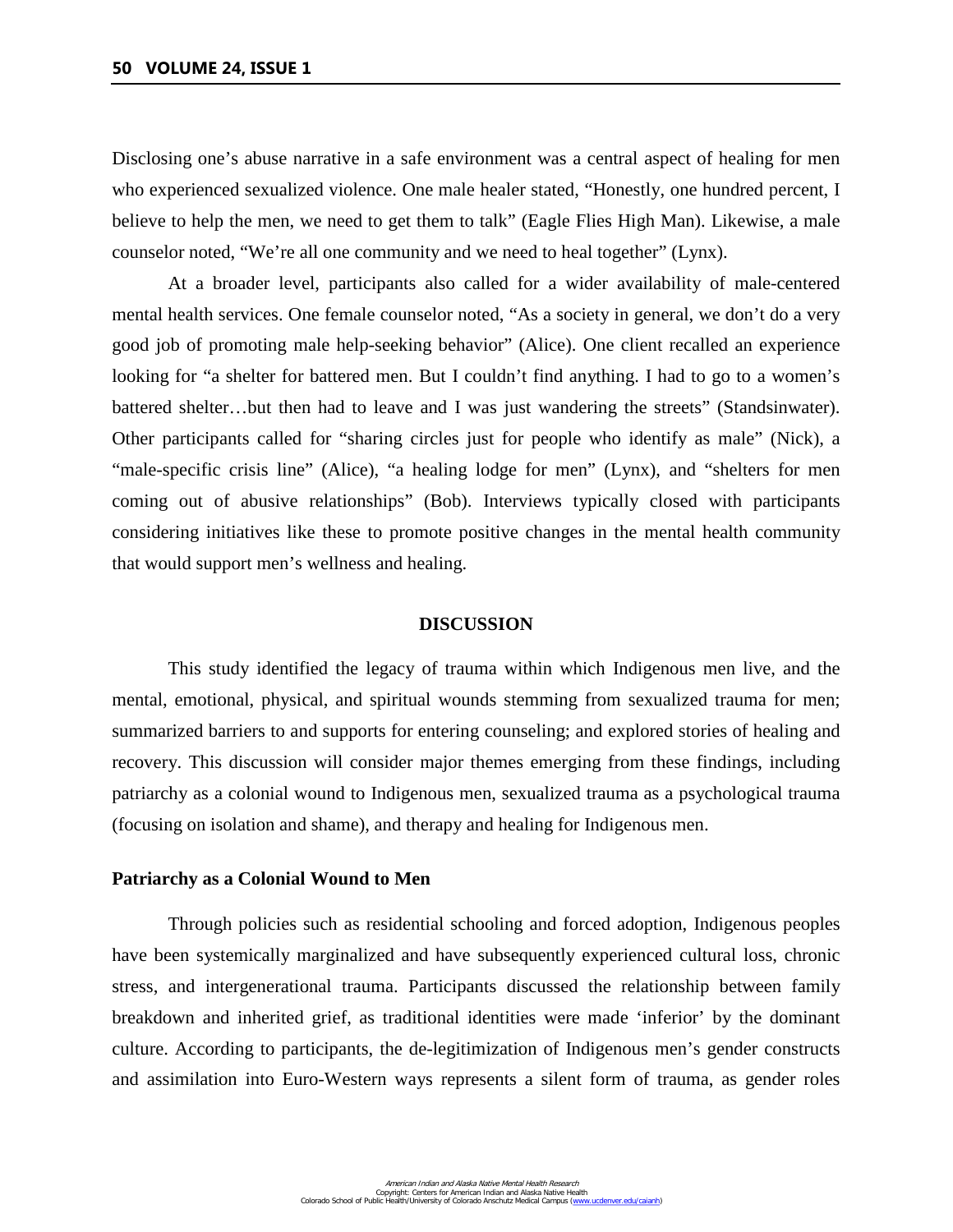appear to individuals as a 'natural' part of identity and often go unchallenged. Specifically, participants noted that Anishnawbe constructs of men's roles typically involved care, compassion, respect for women, and emotional expression. Participants spoke of supporting the feminine and of being "compassionate warrior[s]" (Charles). However, sharing trauma with others stands in contrast to Euro-Western messages about masculinity that enforce self-reliance and restrict emotionality.

The psychological literature suggests that health-promoting and help-seeking behaviors can depend on an individual's level of agreement with gender norms (Addis & Mahalik, 2003), and the more a man endorses dominant Euro-Western norms of masculinity, such as risk-taking behaviors, competitiveness, and physical dominance, the worse his health outcomes become (Courtenay, 2000). For instance, normative masculinity is associated with higher rates of anxiety, depression, psychological stress, and maladaptive coping patterns in men (Courtenay, 2003). In her study on Mi'kmaq men and masculinity, Getty (2013) identified that male survivors of sexualized assault experienced self-blame and avoided disclosure due to fear of public shaming. She also identified attempting suicide as a reaction to sexualized assault for some of her participants. One individual experienced shame regarding his failure to complete suicide, as he perceived this failure to be a sign of weakness and an indication that he was not masculine.

Indigenous men continue to experience negative health outcomes related to historical and ongoing traumas and abuse, yet, in many cases, they internalize these issues and remain silent in an effort to uphold the dominant culture's standards of masculinity. Participants in this study spoke of lacking trust in the mainstream helping professions due to colonization of health and education systems. Therefore, multiple barriers to health service access may interfere with helpseeking behaviors for Indigenous men. Building culturally safe counseling clinics where clinicians acknowledge colonial harms and ongoing marginalization, and promote Indigenous cultural knowledges and practices, will begin to address these barriers.

## **Sexualized Trauma as Psychological Trauma: Isolation and Shame**

Common among many who have survived sexualized trauma, no matter their cultural background, is an enduring sense of shame related to the experience of victimization (Easton, 2005; Feiring & Taska, 2005). Due to fear of judgment and stigmatization, those experiencing shame often do not disclose abusive events (Courtois, 2012). This shame relates to self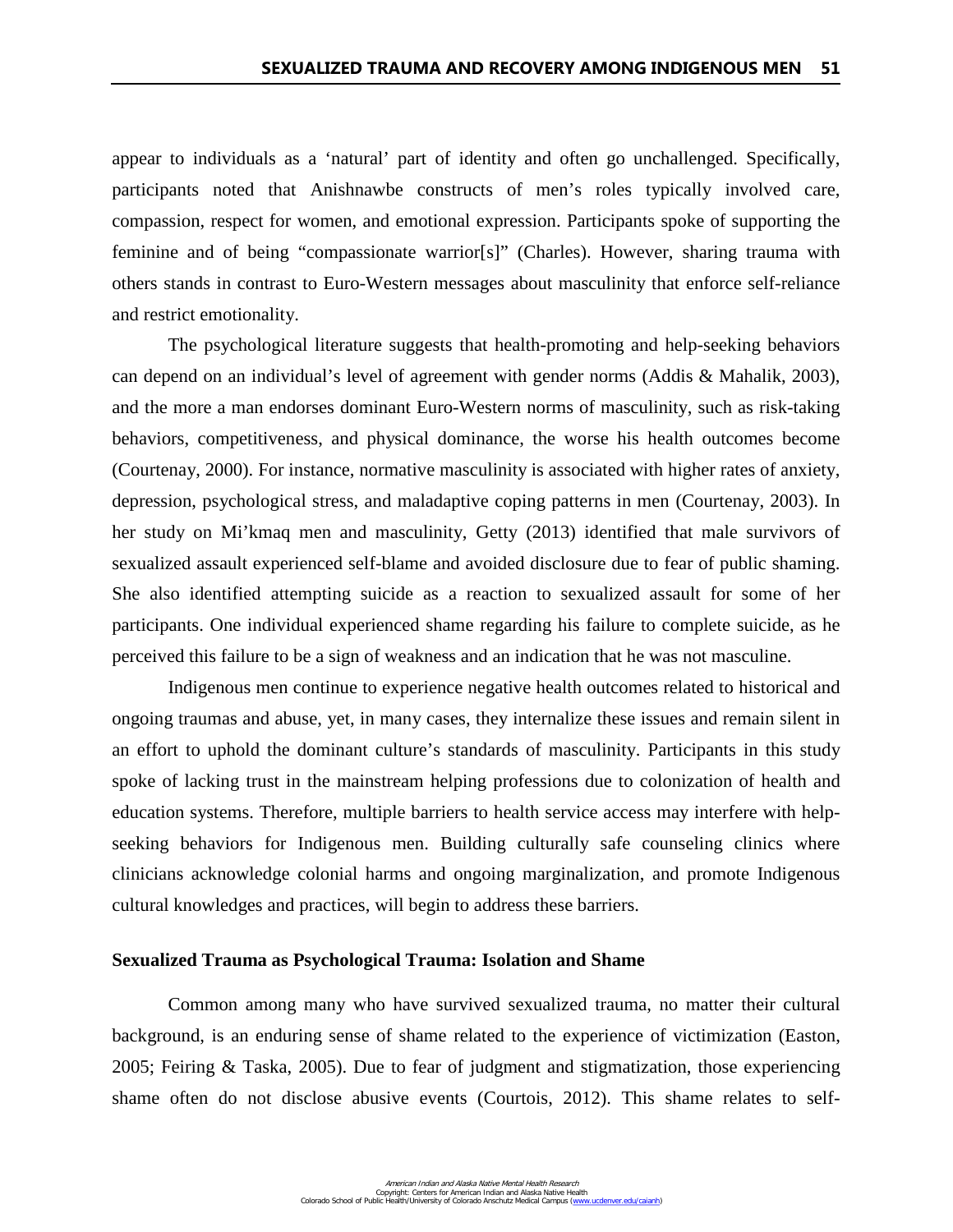condemnation and a sense of being defective, with an accompanying need to hide these defects from others (Feiring & Taska, 2005), or stems from having been part of socially denigrated behaviors that are associated with strict taboos. Participants spoke of taking their abuse secrets "to their grave" (Alice), of the damaging effect of shame on one's sense of self (e.g., "I should have been able to stop it;" Alice), of survivors turning to anger and addiction to cope with pain, and of experiencing relational issues with others as a secondary injury.

While both male and female clients experience similar challenges stemming from experiences of sexualized violence, such as grief, anger, depression, self-blame, and attachment issues (Baima & Feldhousen, 2007; Edwards et al., 2012), participants in this study emphasized particular differences between men's and women's experiences. They stated that men receive more cultural messages telling them that they should not be victimized and telling them to be strong, to be tough, not to cry, and not to be weak. This results in more pervasive silence, guilt, and embarrassment when they come into therapy, and creates more barriers to sharing about their experiences in counseling.

Shame is a relational experience: It is created relationally, and, therefore, it is healed relationally. In her groundbreaking text *Trauma and Recovery*, Judith Herman (1992) noted that because the core wounds of psychological trauma are disempowerment and disconnection from others, recovery must occur in the context of relationships. She explains that the counseling relationship can assist to rebuild a sense of trust, identity, and relational intimacy with others and that healing in community can also provide a sense of social solidarity with others who have overcome similar adversities. Herman notes, "Trauma isolates; the group re-creates a sense of belonging. Trauma shames and stigmatizes; the group bears witness and affirms" (1992, p. 214). In the present study, counselors and healers spoke of assisting survivors to overcome shame by normalizing men's experiences of victimization, by role modelling recovery through selfdisclosure of their own abuse and healing (where relevant), and by encouraging men to heal in community (e.g., through group circles and the sweat lodge, where common experiences are shared). These types of affirmation can help to rebuild relationships between survivors and support systems and to reconnect survivors to others. Participants described their experiences of reconnection through therapy and mental health programs at AHT.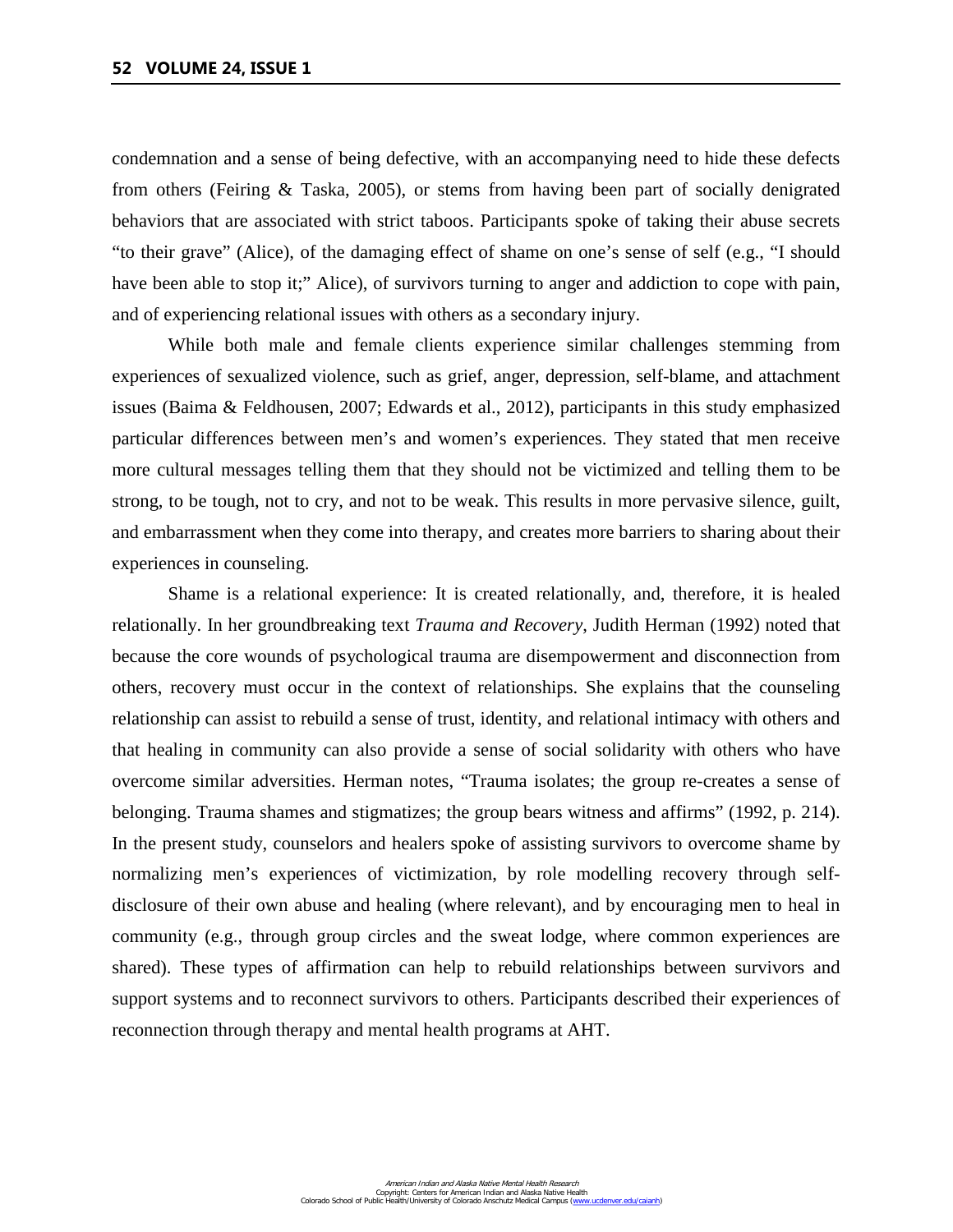### **Therapy and Healing**

Counselors, healers, and clients described various forms of healing that facilitate recovery from sexualized trauma—specifically, Indigenous ways of healing that promote an understanding of Anishnawbe spiritual views, traditional teachings for navigating life's challenges, rites of passage to celebrate and mark personal evolution, and healing practices for processing trauma. Participants emphasized the healing benefits of spirituality. One survivor noted that "a Great Spirit walks beside me," signifying that he was never alone (Little Thunderbird). This statement echoes other literature on mental health and spirituality that positions Creator as a secure attachment relationship from which comfort and reassurance can be drawn during times of hardship (Hill & Pargament, 2008).

Participants also described the importance of decolonizing ways of thinking that keep clients bound to normative views that can undermine a sense of gender autonomy and emotional expression. Decolonizing one's thinking can promote equitable gender norms and healthy individual and interpersonal functioning (Kirmayer et al., 2007). As described by one counselor, the process of taking a "magnifying glass on colonization" (Nick) and examining the impacts of Euro-Western cultures on gender involves helping clients to discover the freedom to un-fix the fixed gender roles for men that have been passed through Euro-Western scripts as a 'silent' form of violence.

In addition, traditional teachings that promote "culture as treatment" (Charles) offer important lessons on healthy identity construction (Aboriginal Healing Foundation, 2010). Across most interviews, participants were in agreement that men can thrive in their recovery when engaging in culture and spirituality, including sweat lodge and shake tent ceremonies, fire keeping, chopping wood, drumming, spending time in nature, fasting, and smudging, all of which promote a sense of pride around Indigenous identity.

In summary, participants shared that healing in an Anishnawbe view emphasizes spirituality, de-colonization, and self-determination. It also promotes a sense of pride in one's identity, embodies both feminine and masculine values, and encourages holistic self-healing (mental, emotional, physical, and spiritual aspects).

These findings regarding the mental health benefits of connecting with nature and spirituality are consistent with other literature on the topic of well-being generally (Baetz  $\&$ Toews, 2009; Louv, 2005) and Indigenous healing specifically (Aboriginal Healing Foundation,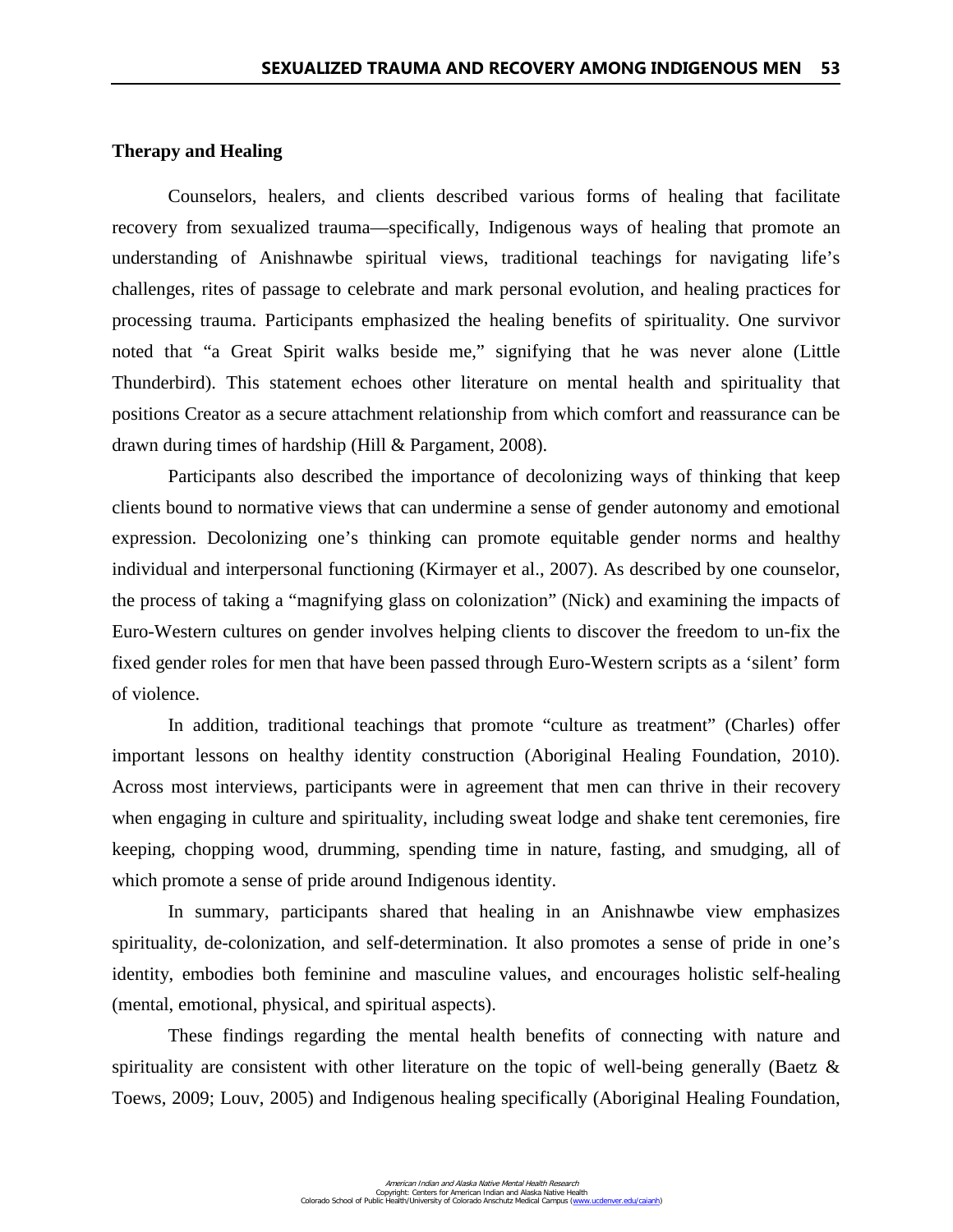2010; Hunter, Logan, Goulet, & Barton, 2006; Kirmayer et al., 2007). Spirit-based medicines have always been integral to Indigenous healing, as spirituality offers a sense of meaning and purpose in life, encouragement to accept challenges, and pathways to transcend ego boundaries and connect with all creation. Spirituality has been associated with health promotion and positive lifestyles (Baetz & Toews, 2009) and connection with nature allows for personal restoration amongst the soothing tranquility of the outdoors (Louv, 2005). These healing modalities offer directions for achieving mental wellness and connection in an Indigenous context, and specific guidance for men healing from sexualized violence who may be experiencing disconnection.

## **CONCLUSIONS**

In this study's exploration of gender constructs and the healing needs of Indigenous men recovering from sexualized abuse, we sought to contribute to trauma and cultural psychology research. We explored how norms of hegemonic masculinity are implicated in Indigenous men's contact with health services and how Anishnawbe healing practices may bring about healing for men. By examining the unique healing needs of Indigenous men, as well as the cultural offerings at AHT, this project sought to identify adaptive helping tools for clients who use these services (Addis & Mahalik, 2003) and inform Indigenous mental health service delivery. Because health services operate within social, political, and cultural contexts (Verde & Li, 2003), Indigenous culture-based services should be intentionally designed to recognize gender and racism as social determinants of health (Numer, 2009).

Few studies examine sexualized violence against Indigenous women and even fewer examine sexualized violence among Indigenous men in Canada; more research in this area has been called for (Devries, Free, Morison, & Saewyc, 2009). Participants suggested that more male-specific healing groups be formed to raise awareness of and to normalize the existence of sexualized violence against men, as well as to promote healing for men. Future intervention research could evaluate the effectiveness of such programs. Other studies may consider the differing needs of gay, two-spirit, and heterosexual service users, as an examination of these trends was beyond the scope of this study. In this sense, future studies may consider the interplay of heterosexual versus non-heterosexual status, degree of compliance with hegemonic roles, and mental health outcomes for Indigenous men.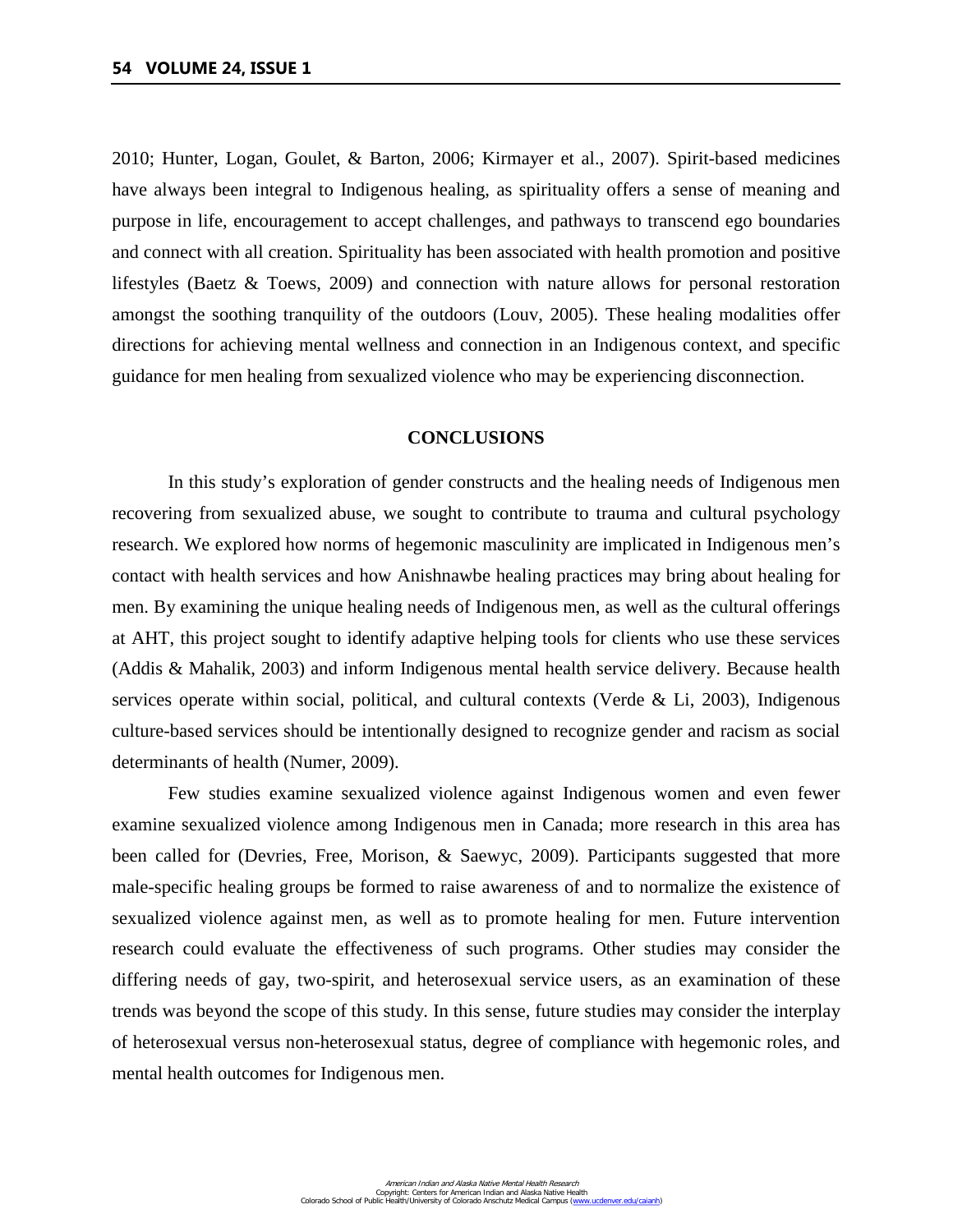All counselors working with Indigenous clients must educate themselves on colonial history and the unique regional histories of their clients' communities in order to become culturally safe clinicians (Reeves & Stewart, 2014). As one counselor in this study noted, collective trauma amongst Indigenous peoples should be met with a collective response at a societal level. Those in the field of psychology can adopt a social justice framework in their clinical work to promote respectful and collaborative relationships with clients in order to provide effective mental health treatments. Anti-oppressive psychology practice in this context involves challenging the patriarchy that harms all men and women in Canada, as well as engaging in reconciliation efforts with Indigenous communities outside of the clinical office. This could involve advocacy for Indigenous communities in dominant culture spaces and joining political efforts geared toward reconciliation and equality. At psychology conferences and gatherings, culturally safe psychologists can acknowledge and validate colonial traumas and support collective recovery using culture-based and trauma-informed treatments.

## **REFERENCES**

- Aboriginal Healing Foundation. (2010). *A compendium of Aboriginal Healing Foundation research*. Ottawa, ON: Author. Retrieved from [http://www.ahf.ca/downloads/research](http://www.ahf.ca/downloads/research-compendium.pdf)[compendium.pdf](http://www.ahf.ca/downloads/research-compendium.pdf)
- Addis, M. E., & Mahalik, J. R. (2003). Men, masculinity, and the contexts of help seeking. *American Psychologist, 58*(1), 5-14.<http://dx.doi.org/10.1037/0003-066X.58.1.5>
- Alfred, T., & Lowe, L. (2005). *Warrior societies in contemporary indigenous communities*. Ipperwash Inquiry. Retrieved from [https://taiaiake.files.wordpress.com/2015/01/gta](https://taiaiake.files.wordpress.com/2015/01/gta-warriorsocietiesinindigenouscommunities.pdf)[warriorsocietiesinindigenouscommunities.pdf](https://taiaiake.files.wordpress.com/2015/01/gta-warriorsocietiesinindigenouscommunities.pdf)
- Allen, P. (1992). *The sacred hoop: Recovering the feminine in American Indian traditions*. Boston, MA: Beacon Press.
- Aosved, A. C., Long, P. J., & Voller, E. K. (2011). Sexual revictimization and adjustment in college men. *Psychology of Men & Masculinity*, *12*(3), 285. [http://dx.doi.org/10.1037/](http://dx.doi.org/10.1037/a0020828)  [a0020828](http://dx.doi.org/10.1037/a0020828)
- Baetz, M., & Toews, J. (2009). Clinical implications of research on religion, spirituality, and mental health. *The Canadian Journal of Psychiatry*, *54*(5), 292-301. [http://dx.doi.org/](http://dx.doi.org/10.1177/070674370905400503)  [10.1177/070674370905400503](http://dx.doi.org/10.1177/070674370905400503)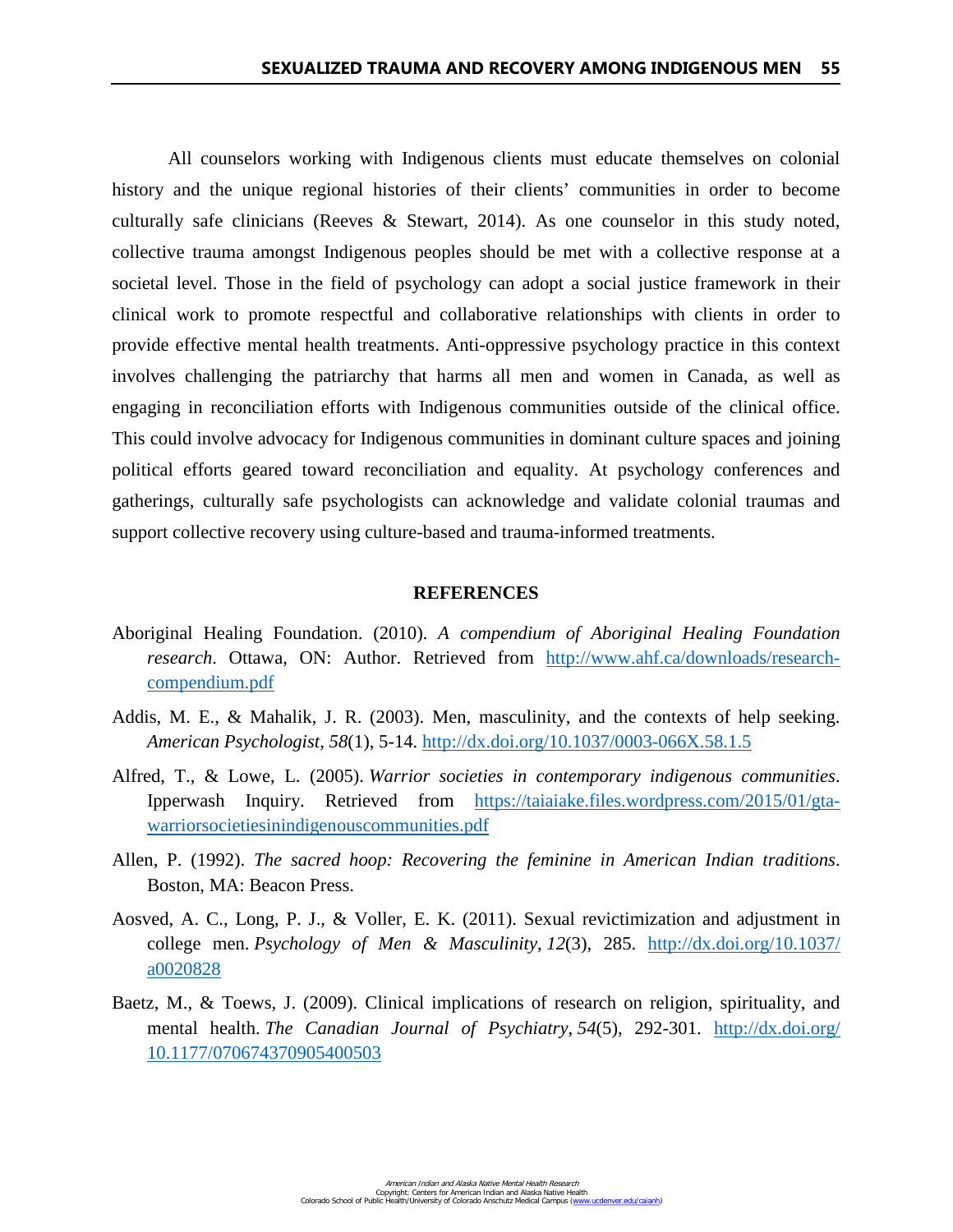- Baima, T. R., & Feldhousen, E. B. (2007). The heart of sexual trauma: Patriarchy as a centrally organizing principle for couple therapy. *Journal of Feminist Family Therapy, 19*(3), 13-36. [http://dx.doi.org/10.1300/J086v19n03\\_02](http://dx.doi.org/10.1300/J086v19n03_02)
- Barnes, R., & Josefowitz, N. (2014). Forensic assessment of adults reporting childhood sexualized assault: A lifespan developmental analysis. *Psychological Injury and Law, 7*, 18- 33.<http://dx.doi.org/10.1007/s12207-014-9185-z>
- Barton, S. S. (2004). Narrative inquiry: Locating Aboriginal epistemology in a relational methodology. *Journal of Advanced Nursing, 45*(5), 519-526. [http://dx.doi.org/10.1046/](http://dx.doi.org/10.1046/j.1365-2648.2003.02935.x)  [j.1365-2648.2003.02935.x](http://dx.doi.org/10.1046/j.1365-2648.2003.02935.x)
- Benham, M. (2007). Mo'olelo: On culturally relevant story making from an Indigenous perspective. In D. J. Clandinin (Ed.), *Handbook of narrative inquiry: Mapping a methodology* (pp. 3-34). Thousand Oaks, CA: Sage Publications Inc.
- Burnell, K. J., Hunt, N., & Coleman, P. G. (2009). Developing a model of narrative analysis to investigate the role of social support in coping with traumatic war memories. *Narrative Inquiry, 19*(1), 91-105.<http://dx.doi.org/10.1075/ni.19.1.06bur>
- Chapleau, K. M., Oswald, D. L., & Russell, B. L. (2008). Male rape myths: The role of gender, violence, and sexism. *Journal of Interpersonal Violence*, *23*(5), 600-615. [http://dx.doi.org/](http://dx.doi.org/10.1177/0886260507313529)  [10.1177/0886260507313529](http://dx.doi.org/10.1177/0886260507313529)
- Connell, R. (1992). A very straight gay: Masculinity, homosexual experience, and the dynamics of gender. *American Sociological Review, 57*(6), 735-751. Retrieved from <http://www.jstor.org/stable/2096120>
- Connell, R. (1993). The big picture: Masculinities in recent world history. *Theory and Society, 22*(5), 597-623.<http://dx.doi.org/10.1007/BF00993538>
- Courtenay, W. (2000). Constructions of masculinity and their influence on men's well-being: A theory of gender and health. *Social Science & Medicine, 50*(10), 1385-1401. [http://dx.doi.org/10.1016/S0277-9536\(99\)00390-1](http://dx.doi.org/10.1016/S0277-9536(99)00390-1)
- Courtenay, W. (2003). Key determinants of the health and the well-being of men and boys. *International Journal of Men's Health, 2*(1), 1-30. Retrieved from [http://www.mensstudies.](http://www.mensstudies.info/OJS/index.php/IJMH/index) [info/OJS/index.php/IJMH/index](http://www.mensstudies.info/OJS/index.php/IJMH/index)
- Courtois, C. (2012, June). *Psychological trauma: The hidden epidemic*. Proceedings from the Trauma Talks: Advancing the Dialogue on Trauma-Informed Care Conference. Women's College Hospital, Toronto.
- Davies, M. (2002). Male sexual assault victims: A selective review of the literature and implications for support services. *Aggression and Violent Behavior*, *7*(3), 203-214. [http://dx.doi.org/10.1016/S1359-1789\(00\)00043-4](http://dx.doi.org/10.1016/S1359-1789(00)00043-4)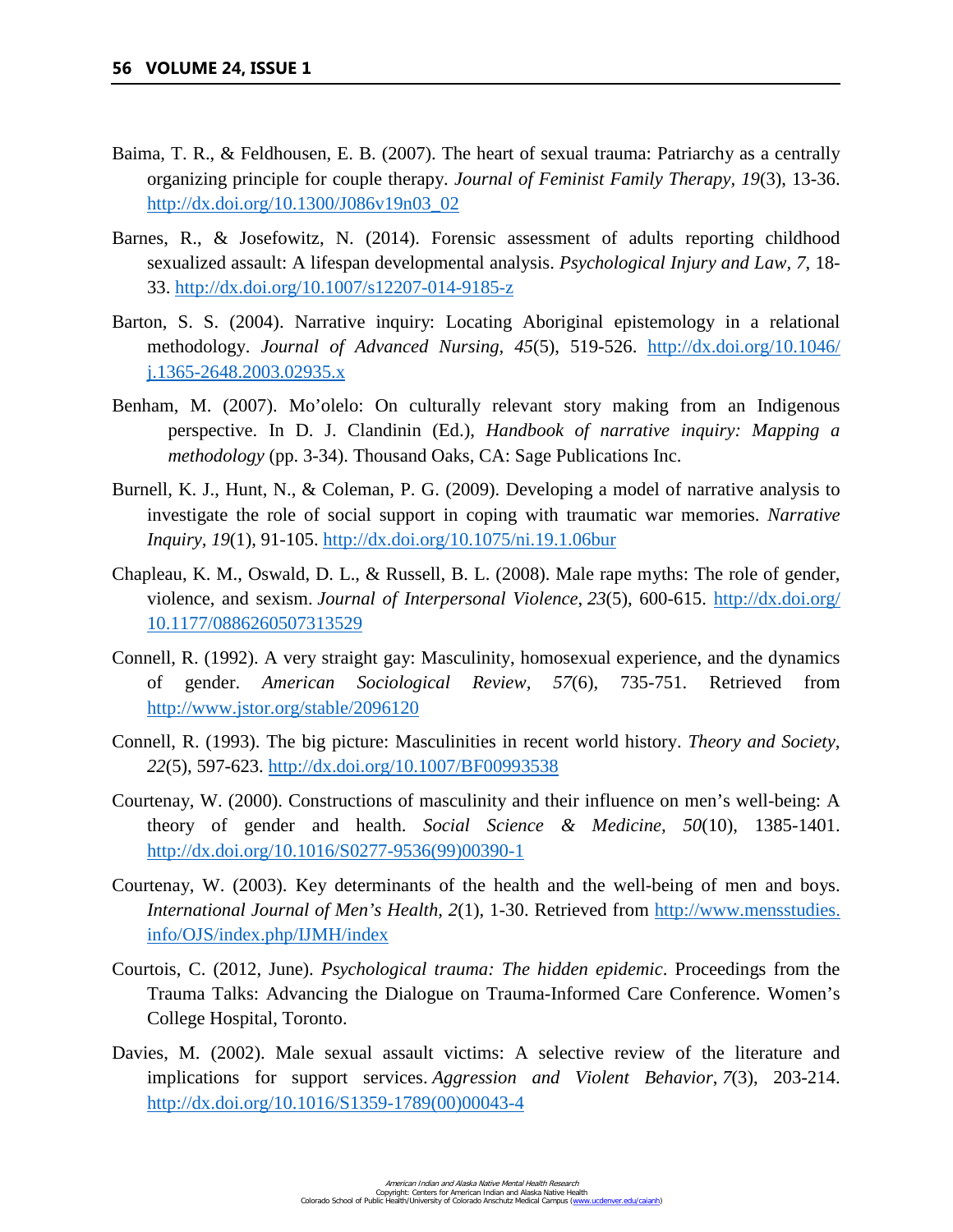- Devries, K. M., Free, C. J. Morison, L., & Saewyc, E. (2009). Factors associated with the sexual behavior of Canadian Aboriginal young people and their implications for health promotion. *American Journal of Public Health, 99*(5), 855-862. [http://dx.doi.org/10.2105/AJPH.](http://dx.doi.org/10.2105/AJPH.2007.132597)  [2007.132597](http://dx.doi.org/10.2105/AJPH.2007.132597)
- Dunbar, C. (2008). Critical race theory and Indigenous methodologies. In N. K. Denizin, Y. S. Lincoln, & L. Tuhiwai Smith (Eds.), *Handbook of critical indigenous methodologies* (pp. 85-100). Thousand Oaks, CA: Sage Publications Inc.
- Duran, E., Duran, B., & Yellow Horse Brave Heart, M. (1998). Healing the American Indian soul wound. In Y. Danieli (Ed.), *International handbook of multigenerational legacies of trauma* (pp. 341-354). New York, NY: Plenum Press.
- Easton, S. D. (2013). Disclosure of child sexual abuse among adult male survivors. *Clinical Social Work Journal*, *41*(4), 344-355.<http://dx.doi.org/10.1007/s10615-012-0420-3>
- Edwards, V., Freyd, J., Dube, S., Anda, R., & Felitti, V. (2012). Health outcomes by closeness of sexual abuse perpetrator: A test of betrayal trauma theory. *Journal of Aggression, Maltreatment & Trauma, 21*, 133-148.<http://dx.doi.org/10.1080/10926771.2012.648100>
- Elliott, D. M., Mok, D. S., & Briere, J. (2004). Adult sexual assault: Prevalence, symptomatology, and sex differences in the general population. *Journal of Traumatic Stress*, *17*(3), 203-211.<http://dx.doi.org/10.1023/B:JOTS.0000029263.11104.23>
- Feiring, C., & Taska, L. (2005). The persistence of shame following sexual abuse: A longitudinal look at risk and recovery. *Child Maltreatment, 10*(4), 337-349. [http://dx.doi.org/10.1177/](http://dx.doi.org/10.1177/1077559505276686)  [1077559505276686](http://dx.doi.org/10.1177/1077559505276686)
- Getty, G. (2013). *An Indigenist Perspective on the Health/Wellbeing and Masculinities of Mi'kmaq men* (Doctoral dissertation, Dalhousie University Halifax). Retrieved from <http://citeseerx.ist.psu.edu/viewdoc/download?doi=10.1.1.941.4283&rep=rep1&type=pdf>
- Henwood, K., & Pidgeon, N. (2003). Using grounded theory in psychological research. In P. M. Camic, J. E. Rhodes, & L. Yardley (Eds.), *Qualitative research in psychology: Expanding perspectives in methodology and design* (pp. 245-273). Washington, DC: American Psychological Association.
- Hill, P. C., & Pargament, K. I. (2008). Advances in the conceptualization and measurement of religion and spirituality: Implications for physical and mental health research. *Psychology of Religion and Spirituality, S*(1), 3-17.<http://dx.doi.org/10.1037/0003-066X.58.1.64>
- Herman, J. (1992). *Trauma and recovery*. New York, NY: Basic Books.
- Hunter, L. A., Logan, J., Goulet, J., & Barton, S. (2006). Aboriginal healing: Regaining balance and culture. *Journal of Transcultural Nursing, 17*(1), 13–22. [http://dx.doi.org/10.1177/](http://dx.doi.org/10.1177/1043659605278937)  [1043659605278937](http://dx.doi.org/10.1177/1043659605278937)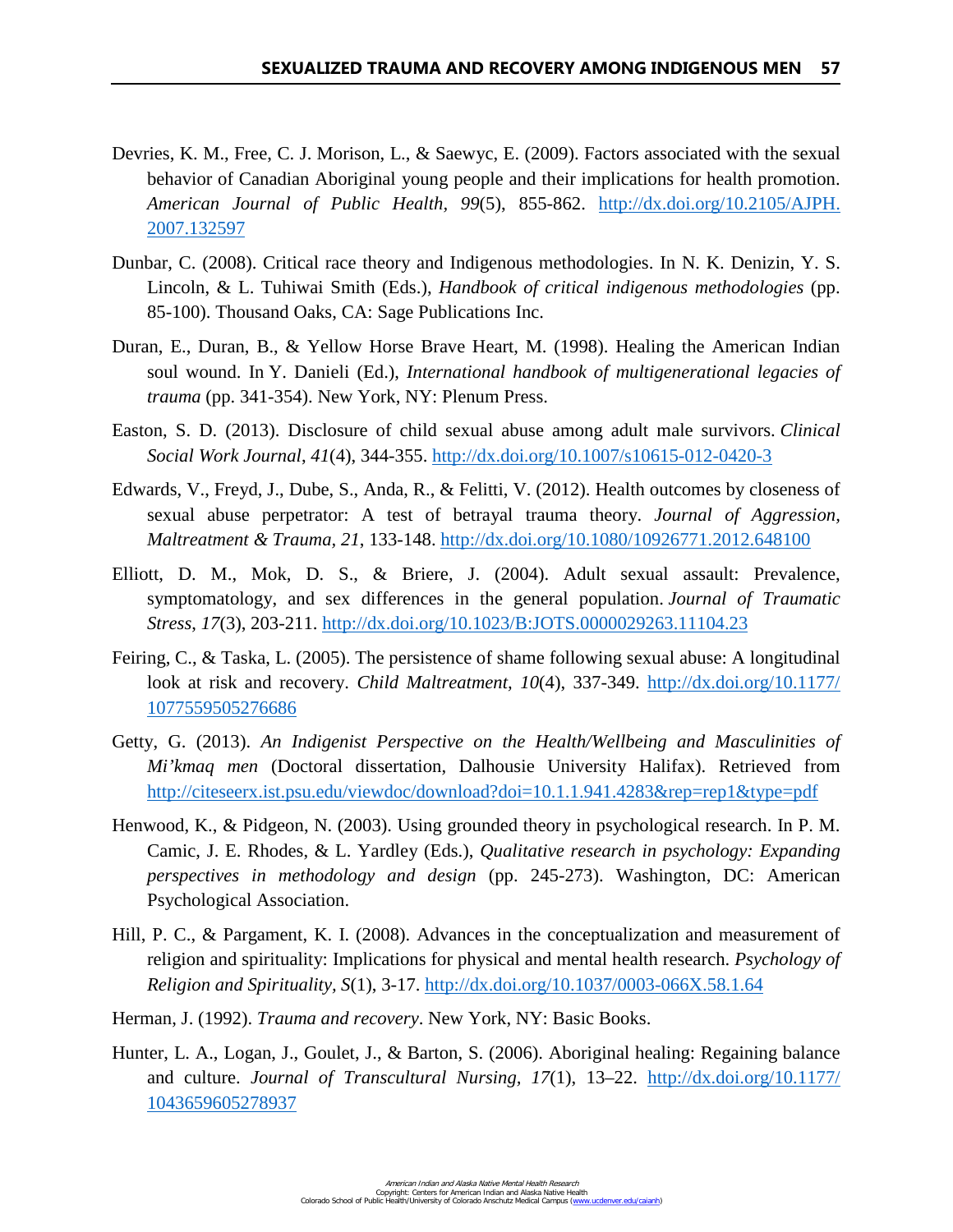- Hylton, J. (2006). *Aboriginal sexual offending in Canada*. Ottawa, ON: The Aboriginal Healing Foundation. Retrieved from [http://www.ahf.ca/downloads/revisedsexualoffending\\_](http://www.ahf.ca/downloads/revisedsexualoffending_reprint.pdf)  [reprint.pdf](http://www.ahf.ca/downloads/revisedsexualoffending_reprint.pdf)
- Kirmayer, L., Brass, G., Holton, T., Paul, K., Simpson, C., & Tait, C. (2007). *Suicide among Aboriginal people in Canada*. Ottawa, ON: The Aboriginal Healing Foundation. Retrieved from<http://www.ahf.ca/downloads/suicide.pdf>
- Louv, R. (2005). *Last child in the woods: Saving our children from nature-deficit disorder.* Chapel Hill, NC: Algonquin Books.
- Messner, M. (1998). The limits of "the male sex role": An analysis of the men's liberation and men's rights movements' discourse. *Gender and Society, 12*(3), 255-276. <http://dx.doi.org/10.1177/0891243298012003002>
- Mishler, E. G. (1986). *Research interviewing: Context and narrative.* Cambridge, MA: Harvard University Press.
- Morgensen, S. (2015). Cutting to the roots of colonial masculinity. In R. A. Innes, & K. Anderson (Eds.), *Indigenous men and masculinities: Legacies, identities, regeneration* (pp. 38-61). Winnipeg, Canada: University of Manitoba Press.
- Mussell, B. (2005). *Warrior caregivers: Understanding the challenges and healing of First Nation men*. Ottawa, ON: The Aboriginal Healing Foundation. Retrieved from <http://www.ahf.ca/downloads/healingmenewebrev.pdf>
- Numer, M. (2009). The dilemma of young gay men's sexual health promotion and homosexual hegemonic masculinity. In L. Chamberlain, B. Frank, & J. Ristock (Eds.), *Sexual diversities and the constructions of gender*. Montreal, Canada: Presses de l'université du Québec.
- Paul, D. N. (2000). *We were not the savages*. Halifax, Canada: Fernwood Publishing.
- Pearce, M., Christian, W., Patterson, K., Norris, K., Moniruzzaman, A., Craib, K., . . . Spittal, P. (2008). The Cedar Project: Historical trauma, sexual abuse and HIV risk among young Aboriginal people who use injection and non-injection drugs in two Canadian cities. *Social Science & Medicine, 66*(11), 2185-94.<http://dx.doi.org/10.1016/j.socscimed.2008.03.034>
- Pinnegar, S., & Daynes, J. (2007). Locating narrative inquiry historically. In D. J. Clandinin (Ed.), *Handbook of narrative inquiry: Mapping a methodology* (pp. 3-34). Thousand Oaks, CA: Sage Publications.
- Reeves, A., & Stewart, S. (2015). Exploring the integration of Indigenous healing and Western psychotherapy for sexual trauma survivors who use mental health services at Anishnawbe Health Toronto. *Canadian Journal of Counseling and Psychotherapy, 48*(4), 57-78*.*  Retrieved from<http://cjc-rcc.ucalgary.ca/cjc/index.php/rcc/article/view/2741>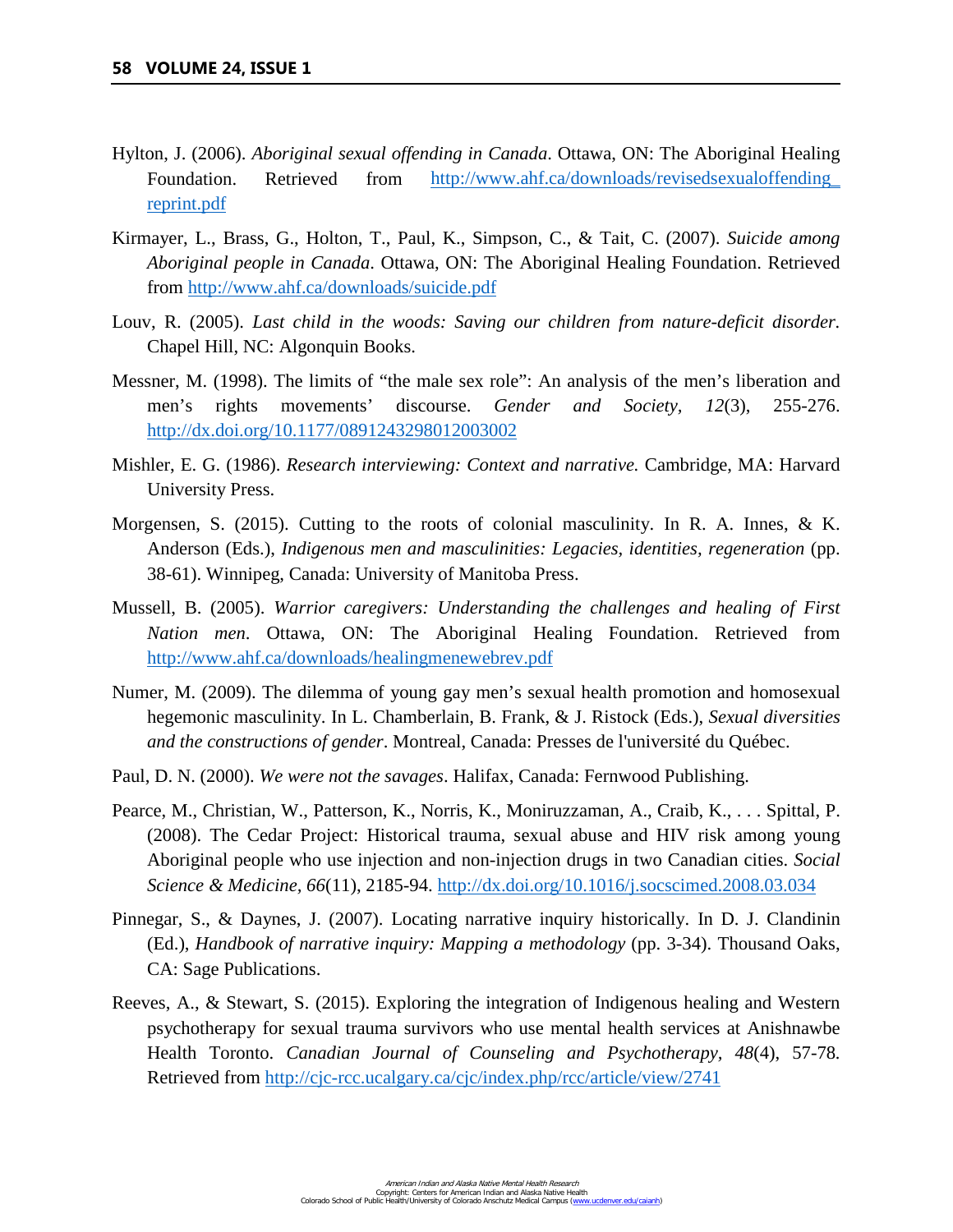- Riessman, C., & Speedy, J. (2007). Narrative inquiry in the psychotherapy professions. In D.J. Clandinin (Ed.), *Handbook of narrative inquiry: Mapping a methodology* (pp. 426-456). Thousand Oaks, CA: Sage Publications.
- Riska, E. (2002). From Type A man to the hardy man: Masculinity and health. *Sociology of Health and Illness, 24*(3), 347- 358.<http://dx.doi.org/10.1111/1467-9566.00298>
- Ristock, J., Zoccole, A., & Potskin, J. (2011). *Aboriginal Two-Spirit and LGBTQ Migration, Mobility and Health Research Project Final Report*. Retrieved from [http://www.2spirits.com](http://www.2spirits.com/)
- Schnarch, B. (2004). Ownership, access, control, and possession (OCAP) or self-determination applied to research. *Journal of Aboriginal Health, 1*(1), 80-95. Retrieved from [http://www.naho.ca/jah/english/jah01\\_01/journal\\_p80-95.pdf](http://www.naho.ca/jah/english/jah01_01/journal_p80-95.pdf)
- Schofield, T., R., Connell, L., Walker, J., Wood, J., & Butland, D. (2000). Understanding men's health and illness: A gender-relations approach to policy, research, and practice. *Journal of American College Health, 48*, 247-256.<http://dx.doi.org/10.1080/07448480009596266>
- Sneider, L. (2015). Complementary relationships: A review of Indigenous gender studies. In R. A. Innes, & K. Anderson (Eds.), *Indigenous men and masculinities: Legacies, identities, regeneration* (pp. 62-79). Winnipeg, Canada: University of Manitoba Press.
- Stewart, S. L. (2008). Promoting Indigenous mental health: Cultural perspectives on healing from Native counselors in Canada. *International Journal of Health Promotion and Education, 46*(2), 49-56.<http://dx.doi.org/10.1080/14635240.2008.10708129>
- Tewksbury, R. (2007). Effects of sexual assaults on men: Physical, mental and sexual consequences. *International Journal of Men's Health*, *6*(1), 22-35. [http://dx.doi.org/10.3149/](http://dx.doi.org/10.3149/jmh.0601.22)  [jmh.0601.22](http://dx.doi.org/10.3149/jmh.0601.22)
- Tuhiwai Smith, L. (1999). *Decolonizing methodologies*. London, UK: Zed Books Ltd.
- Turchik, J. A. (2012). Sexual victimization among male college students: Assault severity, sexual functioning, and health risk behaviors. *Psychology of Men & Masculinity*, *13*(3), 243- 255.<http://dx.doi.org/10.1037/a0024605>
- Verde, M., & Li, H. (2003). Are Native men and women accessing the health care facilities? Findings from a small Native reserve. *The Canadian Journal of Native Studies, 23*(1), 113- 133. Retrieved from [http://www3.brandonu.ca/cjns/23.1/cjnsv23no1\\_pg113-133.pdf](http://www3.brandonu.ca/cjns/23.1/cjnsv23no1_pg113-133.pdf)
- Vicary, D. A., & Bishop, B. J. (2005). Western psychotherapeutic practice: Engaging Aboriginal people in culturally appropriate and respectful ways. *Australian Psychologist, 40*(1), 8-19. <http://dx.doi.org/10.1080/00050060512331317210>